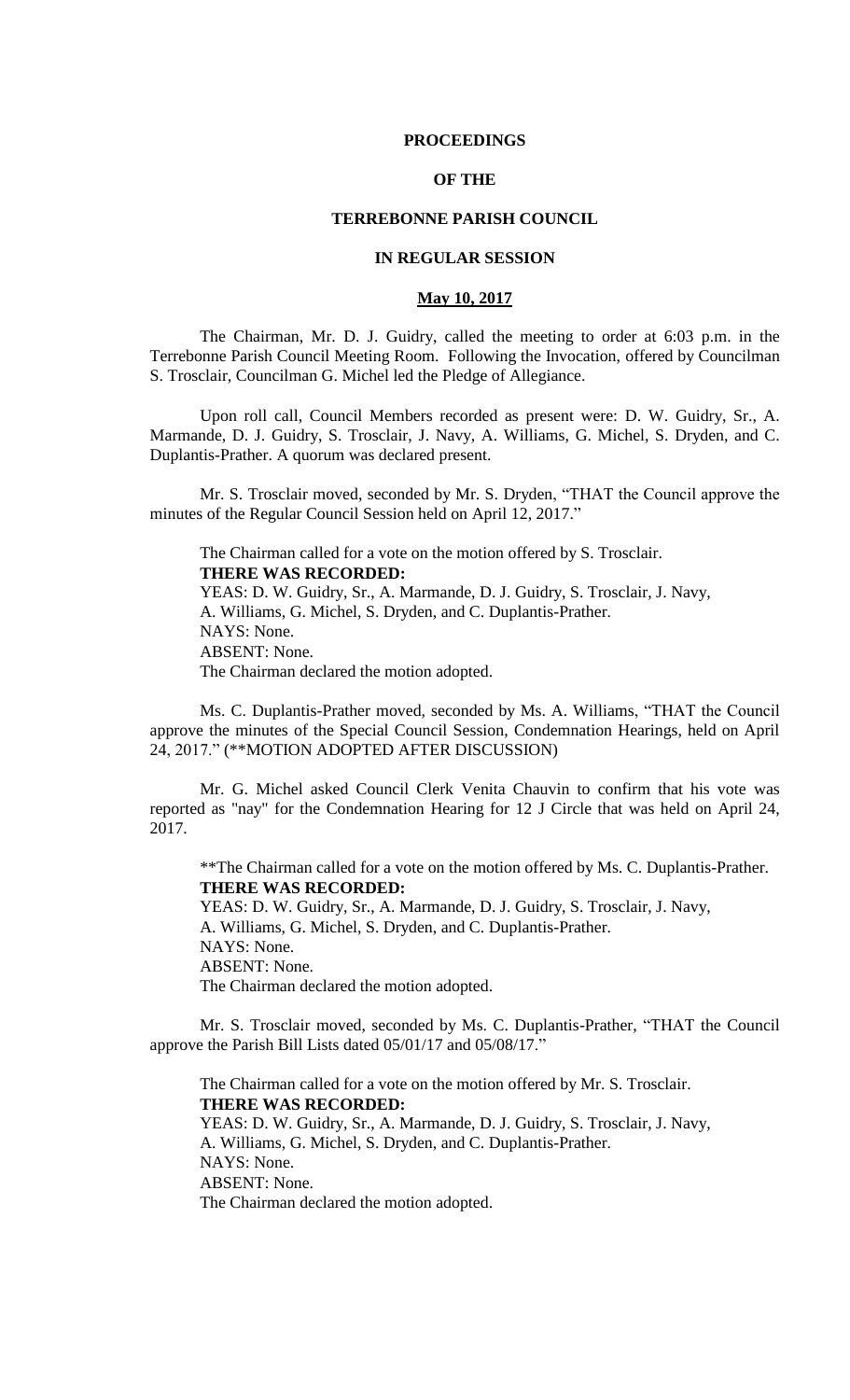Councilman D. W. Guidry, Sr. read aloud a commendation for Brooke Brunet of Vandebilt Catholic High School for winning the Allstate Sugar Bowl / Louisiana High School Athletic Association State Indoor Track and Field Meet, Division I, State Indoor Pole Vaulting Title and a commendation for Mr. Kevin Trosclair, Vandebilt Track and Field Coach.

Several Council members congratulated Ms. Brunet for her continued success as a student-athlete pole vaulter and wished her good luck in her future endeavors as she prepared to attend Dartmouth College in the fall. They also thanked her coach Mr. Trosclair, her parents, and her grandparents for their support of Ms. Brunet as she competed to become the State Champion.

Ms. Emily Vicks, Gray resident, spoke to the Council regarding the re-issuance of a check by the Parish via Section 8 funding for her renting her property that had not been claimed in a timely fashion.

Upon request, Chief Financial Officer Kandace Mauldin offered to provide Ms. Vicks with her contact information so that they could work together in getting the check re-issued via the Section 8 funding as the Parish could not directly re-issue the check.

Mr. Joseph Boquet of Montegut spoke to the Council on behalf of his Community Watch regarding damage done to Island Road after the recent severe weather and asking what would be done to repair it.

Mr. S. Trosclair explained that the dangerous spots on the road would be patched, but that there was not enough money available to provide for a full repair of the road in the near future.

Mr. Boquet then offered reusing broken concrete as a suggestion for additional improvements to protect against future flooding.

Mr. S. Trosclair agreed that it would be a good idea, but that the legality and implementation of such a project would need to be looked for it to be completed.

Parish President G. Dove also noted that he would be in contact with necessary personnel to ensure the repairs would be done properly.

Mr. Boquet also invited the Council to attend their Community Watch meeting at 6:30 on May 25, 2017 to meet with the people in Point-aux-Chene and he also noted that food would be provided.

Ms. Lucretia McBride, Houma resident, spoke to the Council relative to the Executive Session to be held later in the evening and a possible conflict of interest with Councilman Dryden.

Upon request, Mr. Julius Hebert, Parish Attorney, stated that he would address any issues concerning conflicts of interest in the executive session per the nature of litigation.

Councilman S. Dryden stated that he did not believe there would be a conflict of interest in his participation in the discussion of the lawsuit.

The Chairman called for a report on the Budget and Finance Committee meeting held on 05/08/17, whereupon the Committee Chairwoman, noting ratification of minutes calls public hearings on May 24, 2017 at 6:30 p.m., rendered the following:

## **BUDGET & FINANCE COMMITTEE**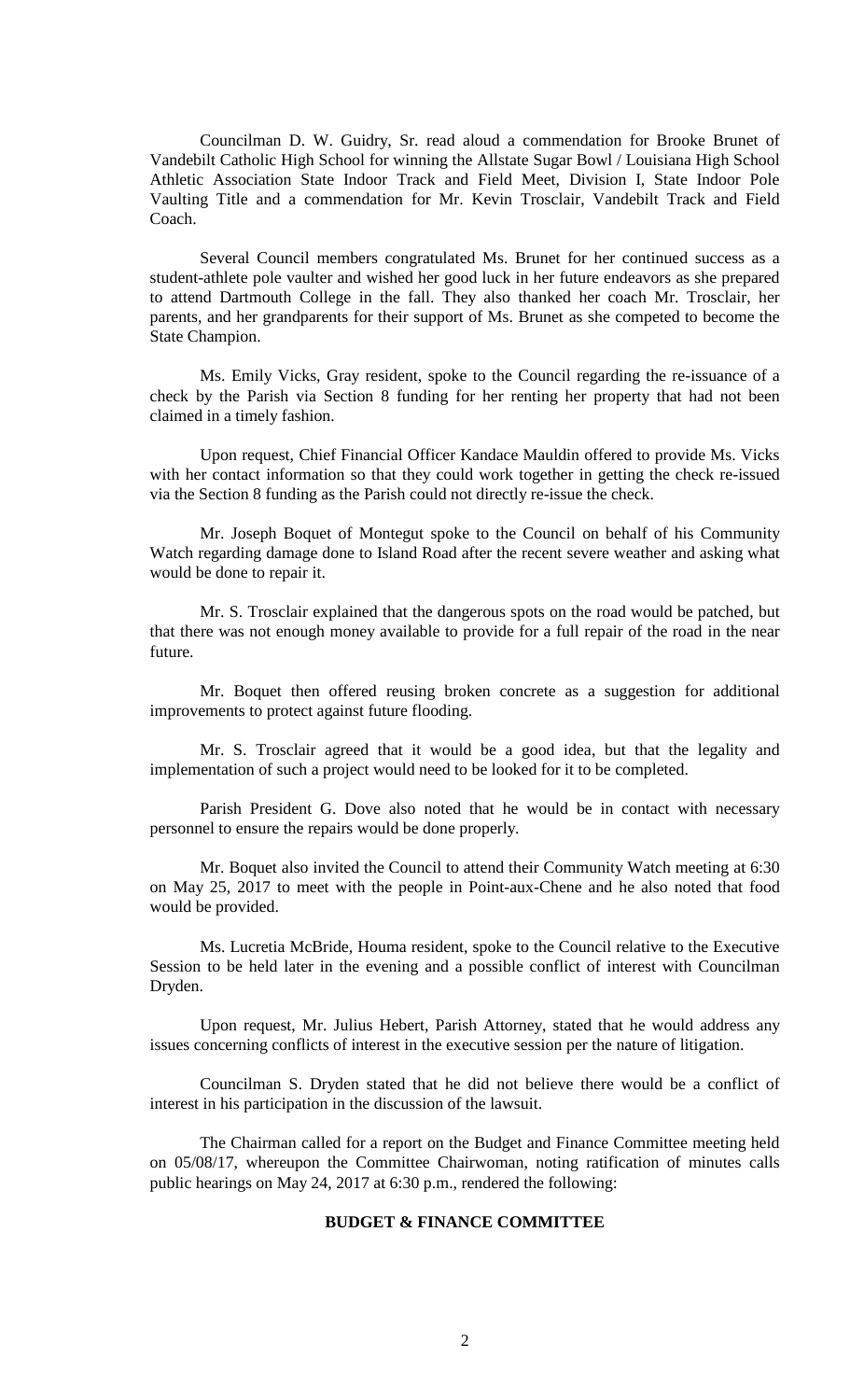## **MAY 8, 2017**

The Chairwoman, Arlanda Williams, called the Budget & Finance Committee meeting to order at 5:31 p. m. in the Terrebonne Parish Council Meeting Room with an Invocation offered by Committee member C. Duplantis-Prather and the Pledge of Allegiance led by Committee member S. Trosclair. Upon roll call, Committee Members recorded as present were: D. W. Guidry, Sr., A, Marmande, D. J. Guidry, S. Trosclair, A. Williams, S. Dryden and C. Duplantis-Prather. Councilmen J. Navy and G. Michel were recorded as absent. A quorum was declared present.

Committee Chairwoman A. Williams read aloud memos from Committee members J. Navy and G. Michel explaining their absences from tonight's proceedings were due to recent deaths and illness.

| <b>OFFERED BY:</b> | MR. D. J. GUIDRY |
|--------------------|------------------|
| SECONDED:          | MR. S. DRYDEN    |

#### **RESOLUTION NO. 17-161**

## AUTHORIZING THE SALARY INCREASE OF THE CITY MARSHAL, WHOSE SALARY IS APPROVED BY THE LOCAL GOVERNING AUTHORITY.

**WHEREAS,** the Marshal's Office is supported thro through fines, fees and supplements from the Terrebonne Parish Consolidated Government, and

**WHEREAS,** the City Marshal is an elected official whose salary is approved by the local governing authority, and

**WHEREAS,** the 2016 Budget has been adopted with sufficient funds to increase the Marshal's salary from \$55,650.00 to \$63650.00(exclusive of the State Supplemental Pay), without an increase of the Terrebonne Parish General Fund Supplement.

**NOW THEREFORE BE IT RESOLVED,** by the Terrebonne Parish Council, on behalf of the Terrebonne Parish Consolidated Government, that the City Marshal's salary be increased as recommended.

#### **THERE WAS RECORDED:**

YEAS: D. W. Guidry, Sr., A. Marmande, D. J. Guidry, S. Trosclair, A. Williams, S. Dryden, and C. Duplantis-Prather. NAYS: None. ABSTAINING: None. ABSENT: J. Navy and G. Michel. The Chairwoman declared the resolution adopted on this the 8th day of May 2017.

Committee Chairwoman A. Williams acknowledged and thanked City Marshall Orville Callahan, along with his staff, for attending tonight's proceedings.

Mr. S. Trosclair moved, seconded by Ms. C. Duplantis-Prather, "THAT, the Budget & Finance Committee introduce an ordinance to adopt the 2017 Millage Rates for the Parish property taxes not subject to roll forward provisions and call a public hearing on May 24, 2017 at 6:30 P.M."

Parish Tax – Alimony (Outside): 3.09 Mills Parish Tax – Alimony (Inside): 1.55 Mills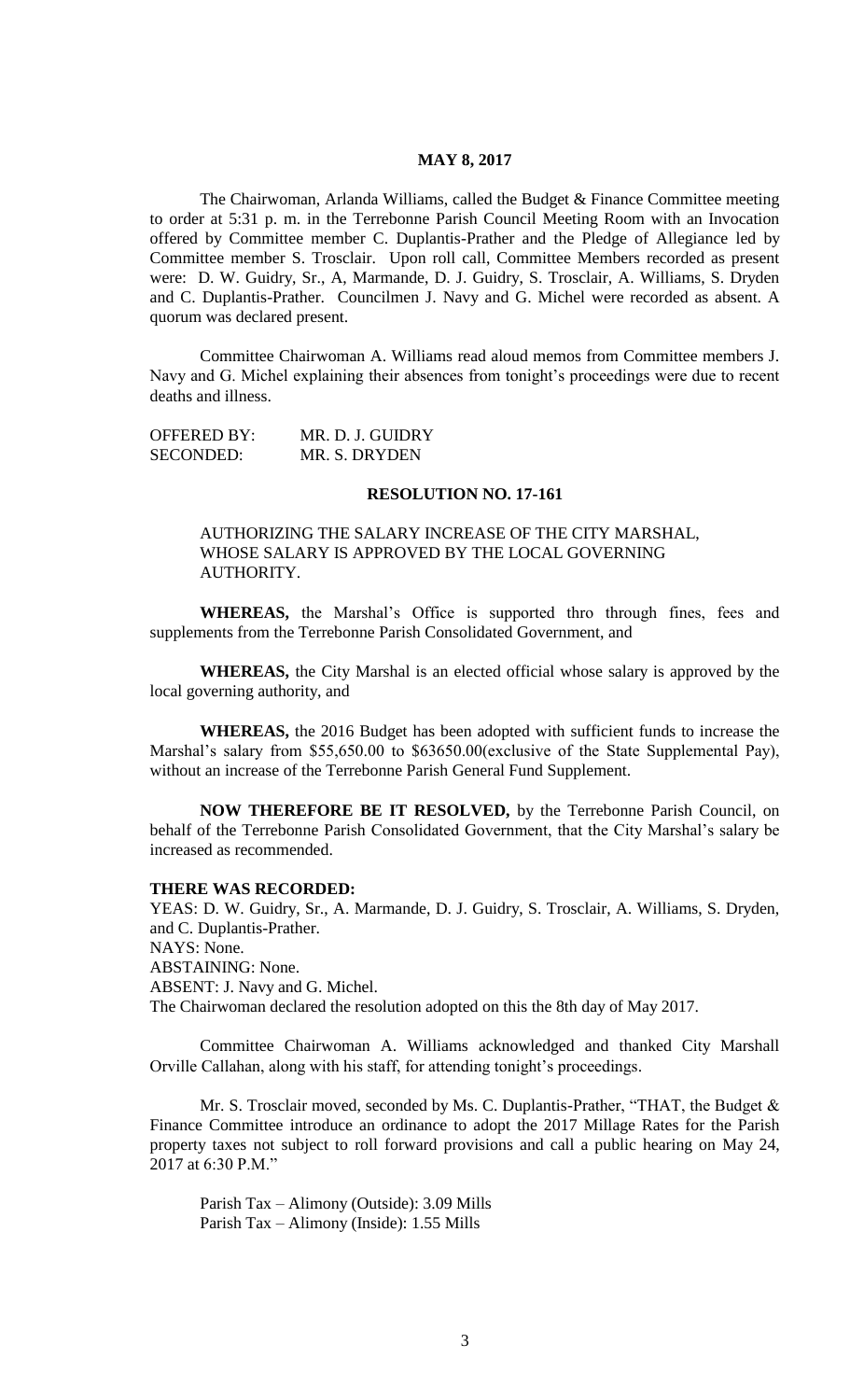Drainage Tax – Maintenance: 7.31 Mills Drainage Tax – 2004 Bonds: .58 Mills Road and Bridge – 2004 Bonds: .58 Mills Sewerage Tax – 2004 Bonds: 0.58 Mills Health Unit: - 1.66 Mills Mental Health: - 0.42 Mills Juvenile Detention (Houma) Maintenance: - 0.98 Mills Youth Center (Juvenile Detention) (Houma) (Maintenance): .96 Mills Terrebonne ARC (Ret. Citizens – Maintenance): 5.33 Mills Recreation Tax – Maintenance: 2.12 Mills Council on Aging: 7.50 Mills Sanitation District – Maintenance: 11.21 Mills Road District No. 6 Maintenance: 0.82 Mills Road Lighting District No. 1 – Maintenance: 5.00 Mills Road Lighting District No. 2 – Maintenance: 1.05 Mills Road Lighting District No. 4 – Maintenance: 1.75 Mills Road Lighting District No. 5 – Maintenance: 1.75 Mills Road Lighting District No. 6 – Maintenance: 1.75 Mills Road Lighting District No. 8 – Maintenance: 1.50 Mills Road Lighting District No. 9 – Maintenance: 1.25 Mills Road Lighting District No. 10 – Maintenance: 2.50 Mills City Ad Valorem Tax: 6.38 Mills City of Houma – Fire Protection District: 5.08 Mills City of Houma – Police Protection District: 5.08 Mills."

The Chairwoman called for the vote on the motion offered by Mr. S. Trosclair. **THERE WAS RECORDED:** YEAS: D. W. Guidry, Sr., A. Marmande, D. J. Guidry, S. Trosclair, A. Williams, S.

Dryden and C. Duplantis-Prather. NAYS: None. ABSENT: J. Navy and G. Michel.

The Chairwoman declared the motion adopted.

Mr. S. Trosclair moved, seconded by Mr. D. W. Guidry, Sr., "THAT, the Budget & Finance Committee introduce an ordinance declaring three (3) buses from Good Earth Transit as surplus and call a public hearing on May 24, 2017 at 6:30 p.m."

The Chairwoman called for the vote on the motion offered by Mr. S. Trosclair. **THERE WAS RECORDED:** YEAS: D. W. Guidry, Sr., A. Marmande, D. J. Guidry, S. Trosclair, A. Williams, S. Dryden and C. Duplantis-Prather. NAYS: None. ABSENT: J. Navy and G. Michel.

The Chairwoman declared the motion adopted.

Ms. C. Duplantis-Prather moved, seconded by Mr. A. Marmande, "THAT, the Budget & Finance Committee introduce an ordinance to amend the 2017 Adopted Operating Budget and 5-Year Capital Outlay Budget of the Terrebonne Parish Consolidated Government for the following items and to provide for related matters:

Houma Fire Dept. – Vehicle Repair, \$12,176 General Fund – Animal Shelter, \$38,000 Courthouse Annex Wind Hardening, \$152,683 Palm Avenue – Community Water Enrichment, \$122,074 Houma Police Department Wind Hardening, \$347,186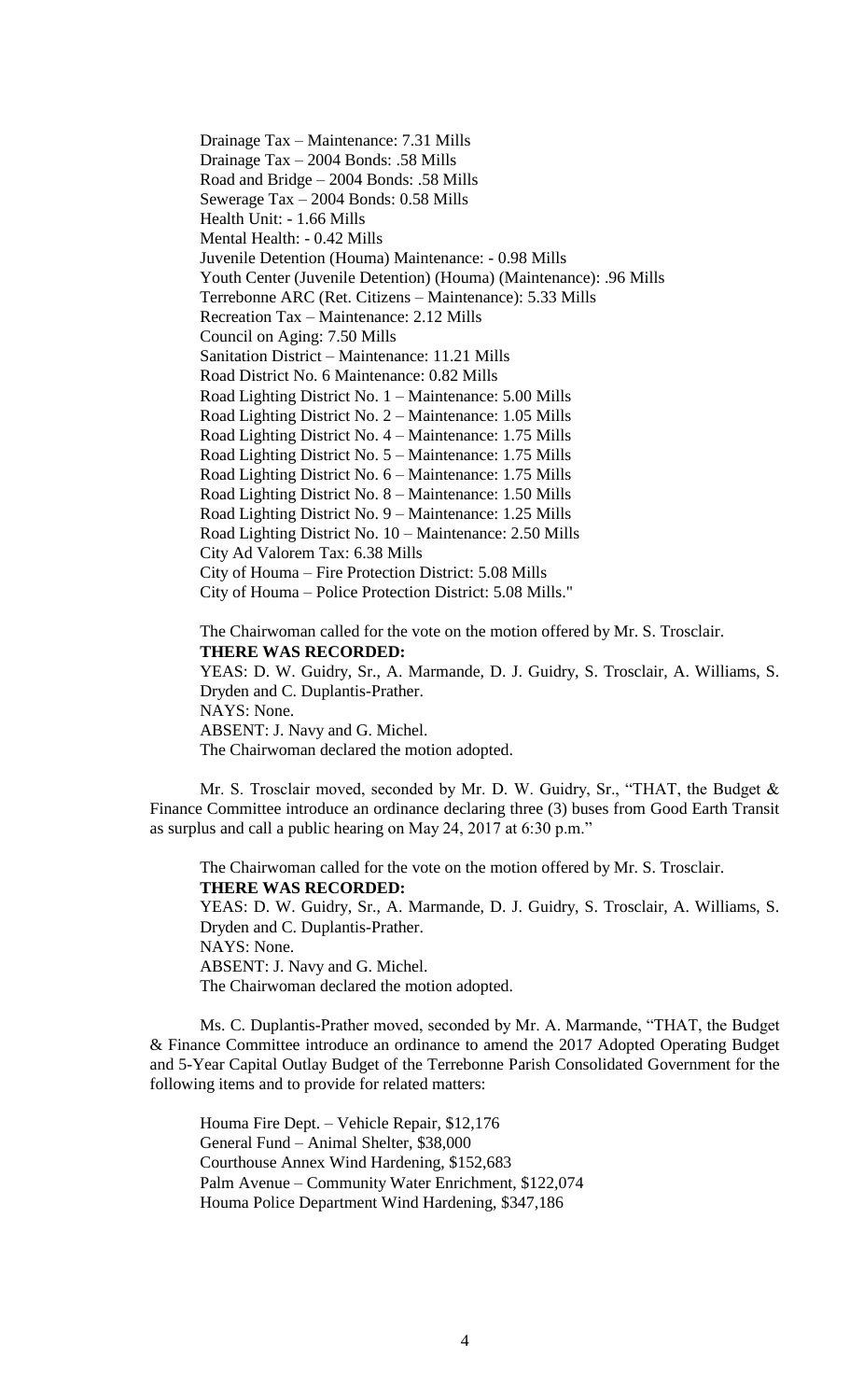and call a public hearing on said matter on May 24, 2017 at 6:30 p.m."

The Chairwoman called for the vote on the motion offered by Ms. C. Duplantis-Prather.

#### **THERE WAS RECORDED:**

YEAS: D. W. Guidry, Sr., A. Marmande, D. J. Guidry, S. Trosclair, A. Williams, S. Dryden and C. Duplantis-Prather. NAYS: None. ABSENT: J. Navy and G. Michel. The Chairwoman declared the motion adopted.

Mr. S. Trosclair moved, seconded by Ms. C. Duplantis-Prather, "THAT, there being no further business to come before the Budget  $\&$  Finance Committee, the meeting be adjourned."

The Chairwoman called for the vote on the motion offered by Mr. S. Trosclair. **THERE WAS RECORDED:** YEAS: D. W. Guidry, Sr., A. Marmande, D. J. Guidry, S. Trosclair, A. Williams, S. Dryden and C. Duplantis-Prather. NAYS: None. ABSENT: J. Navy and G. Michel. The Chairwoman declared the motion adopted and the meeting was adjourned at 5:37

p.m.

Arlanda J. Williams, Chairwoman

Tammy E. Triggs, Minute Clerk

Ms. A. Williams moved, seconded by Mr. S. Trosclair, "THAT the Council accept and ratify the minutes of the Budget and Finance Committee meeting held on 05/08/17."

The Chairman called for a vote on the motion offered by Ms. A. Williams. **THERE WAS RECORDED:** YEAS: D. W. Guidry, Sr., A. Marmande, D. J. Guidry, S. Trosclair, J. Navy, A. Williams, G. Michel, S. Dryden, and C. Duplantis-Prather. NAYS: None. ABSENT: None.

The Chairman declared the motion adopted.

The Chairman called for a report on the Policy, Procedure and Legal Committee meeting held on 05/08/17.

Mr. G. Michel, Policy, Procedure, and Legal Committee Chairman, asked that the Council Chairman defer to Mr. D. W. Guidry, Sr., Committee Vice-Chairman, for the report as Mr. G. Michel was unable to attend the meeting.

The Committee Vice-Chairman rendered the following:

## **POLICY, PROCEDURE, & LEGAL COMMITTEE**

### **MAY 8, 2017**

The Vice-Chairman, Darrin W. Guidry Sr., called the Policy, Procedure, & Legal Committee meeting to order at 5:39 p.m. in the Terrebonne Parish Council Meeting Room with an Invocation offered by Committee member D. J. Guidry and the Pledge of Allegiance led by Committee member S. Dryden. Upon roll call, Committee Members recorded as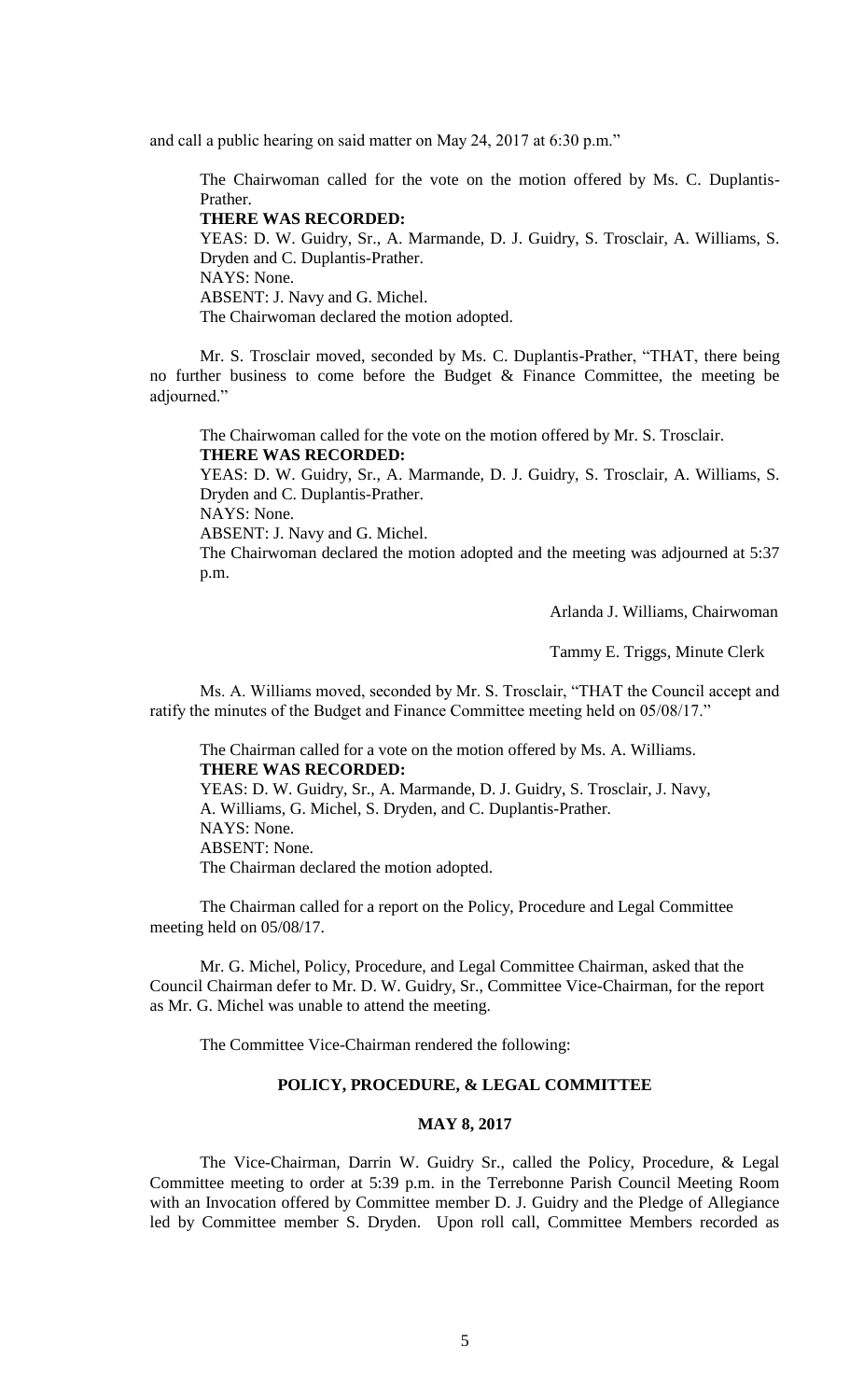present were: D. W. Guidry, Sr., A. Marmande, D. J. Guidry, S. Trosclair, A. Williams, S. Dryden and C. Duplantis-Prather. Councilmen J. Navy and G. Michel were recorded as absent. A quorum was declared present.

Committee Vice-Chairman D. W. Guidry, Sr., read aloud memos from Committee members J. Navy and G. Michel explaining their absences from tonight's proceedings were due to recent deaths and illness.

Ms. C. Duplantis-Prather moved, seconded by Mr. S. Trosclair, "THAT, the Policy, Procedure, & Legal Committee approve the Kiwanis Club of Houma's request to co-sponsor "Taste of Terrebonne" on Saturday, May 20, 2017 at 7856 Main St."

The Vice-Chairman called for the vote on the motion offered by Ms. C. Duplantis-Prather.

#### **THERE WAS RECORDED:**

YEAS: D.W. Guidry, Sr., A. Marmande, D. J. Guidry, S. Trosclair, A. Williams, S. Dryden and C. Duplantis-Prather. NAYS: None. ABSENT: J. Navy and G Michel. The Vice-Chairman declared the motion adopted.

 Ms. C. Duplantis-Prather moved, seconded by Mr. S. Dryden, "THAT, the Policy, Procedure, & Legal Committee approve the Houma Lions Club's request to co-sponsor "Cooking Team Community Give Back" on Saturday, July 29, 2017 in Senator Circle from 10:00 a.m. to 4:00 p.m."

The Vice-Chairman called for the vote on the motion offered by MS. C. Duplantis-Prather.

#### **THERE WAS RECORDED:**

YEAS: D.W. Guidry, Sr., A. Marmande, D. J. Guidry, S. Trosclair, S. Dryden and C. Duplantis-Prather. NAYS: None. ABSENT: J. Navy, A. Williams and G. Michel. The Vice-Chairman declared the motion adopted.

Mr. D. J. Guidry moved, seconded by Ms. C. Duplantis-Prather, "THAT, the Policy, Procedure, & Legal Committee approve the Leadership Terrebonne's request to co-sponsor Good Earth Transit transportation service for Environment Day on Thursday, May 24, 2017."

The Vice-Chairman called for the vote on the motion offered by Mr. D. J. Guidry. **THERE WAS RECORDED:** YEAS: D.W. Guidry, Sr., A. Marmande, D. J. Guidry, S. Trosclair, S. Dryden and C. Duplantis-Prather. NAYS: None. ABSENT: J. Navy, A. Williams and G. Michel. The Vice-Chairman declared the motion adopted.

Mr. S. Trosclair moved, seconded by Ms. C. Duplantis-Prather, "THAT, the Policy, Procedure, & Legal Committee authorize TPCG to cosponsor a Coastal Forum at the Houma-Terrebonne Civic Center on Tuesday, June 27, 2017 from 3:00 p.m. to 8:00 p.m."

The Vice-Chairman called for the vote on the motion offered by Mr. S. Trosclair. **THERE WAS RECORDED:**

YEAS: D.W. Guidry, Sr., A. Marmande, D. J. Guidry, S. Trosclair, S. Dryden and C. Duplantis-Prather.

NAYS: None.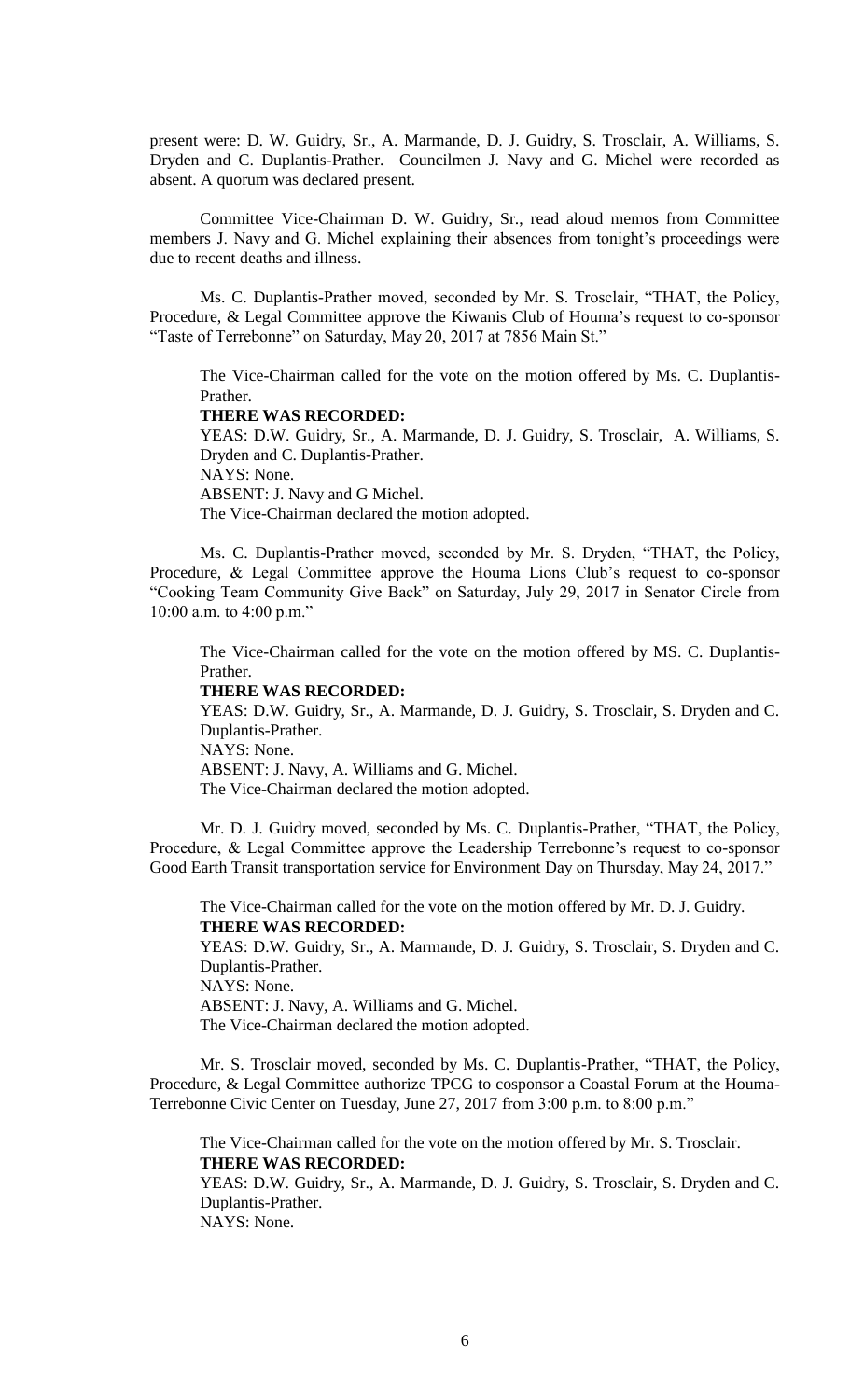ABSENT: J. Navy, A. Williams and G. Michel. The Vice-Chairman declared the motion adopted.

Mr. S. Trosclair moved, seconded by Mr. A. Marmande, "THAT, there being no further business to come before the Policy, Procedure, & Legal Committee, the meeting be adjourned."

The Vice-Chairman called for the vote on the motion offered by Mr. S. Trosclair. **THERE WAS RECORDED:**

YEAS: D.W. Guidry, Sr., A. Marmande, D. J. Guidry, S. Trosclair, S. Dryden and C. Duplantis-Prather.

NAYS: None.

m.

ABSENT: J. Navy, A. Williams and G. Michel.

The Chairman declared the motion adopted and the meeting was adjourned at 5:41 p.

Darrin Guidry, Sr., Vice-Chairman

Tammy E. Triggs, Minute Clerk

Mr. D. W. Guidry, Sr. moved, seconded by Mr. S. Trosclair, "THAT the Council accept and ratify the minutes of the Policy, Procedure and Legal Committee meeting held on 05/08/17."

The Chairman called for a vote on the motion offered by Mr. D. W. Guidry, Sr. **THERE WAS RECORDED:** YEAS: D. W. Guidry, Sr., A. Marmande, D. J. Guidry, S. Trosclair, J. Navy, A. Williams, G. Michel, S. Dryden, and C. Duplantis-Prather. NAYS: None. ABSENT: None. The Chairman declared the motion adopted.

The Chairman called for a report on the Public Services Committee meeting held on 05/08/17, whereupon the Committee Chairman, noting ratification of minutes calls a public hearing on May 24, 2017 at 6:30 p.m., rendered the following:

## **PUBLIC SERVICES COMMITTEE**

## **MAY 8, 2017**

The Chairman, Alidore "Al" Marmande, called the Public Services Committee meeting to order at 5:43 p.m. in the Terrebonne Parish Council Meeting Room with an Invocation offered by Committee Chairman A. Marmande and the Pledge of Allegiance led by Committee member S. Trosclair. Upon roll call, Committee Members recorded as present were: D. W. Guidry, Sr., A. Marmande, D. J. Guidry, S. Trosclair, A. Williams, S. Dryden and C. Duplantis-Prather. Councilmen J. Navy and G. Michel were recorded as absent. A quorum was declared present.

OFFERED BY: MS. C. DUPLANTIS-PRATHER SECONDED BY: MS. A. WILLIAMS

## **RESOLUTION NO. 17-162**

RATIFYING THE APPOINTMENT OF THE PARISH MANAGER, AL J. LEVRON, TO SERVE AS DIRECTOR AND ERNEST BROWN, AS ALTERNATE DIRECTOR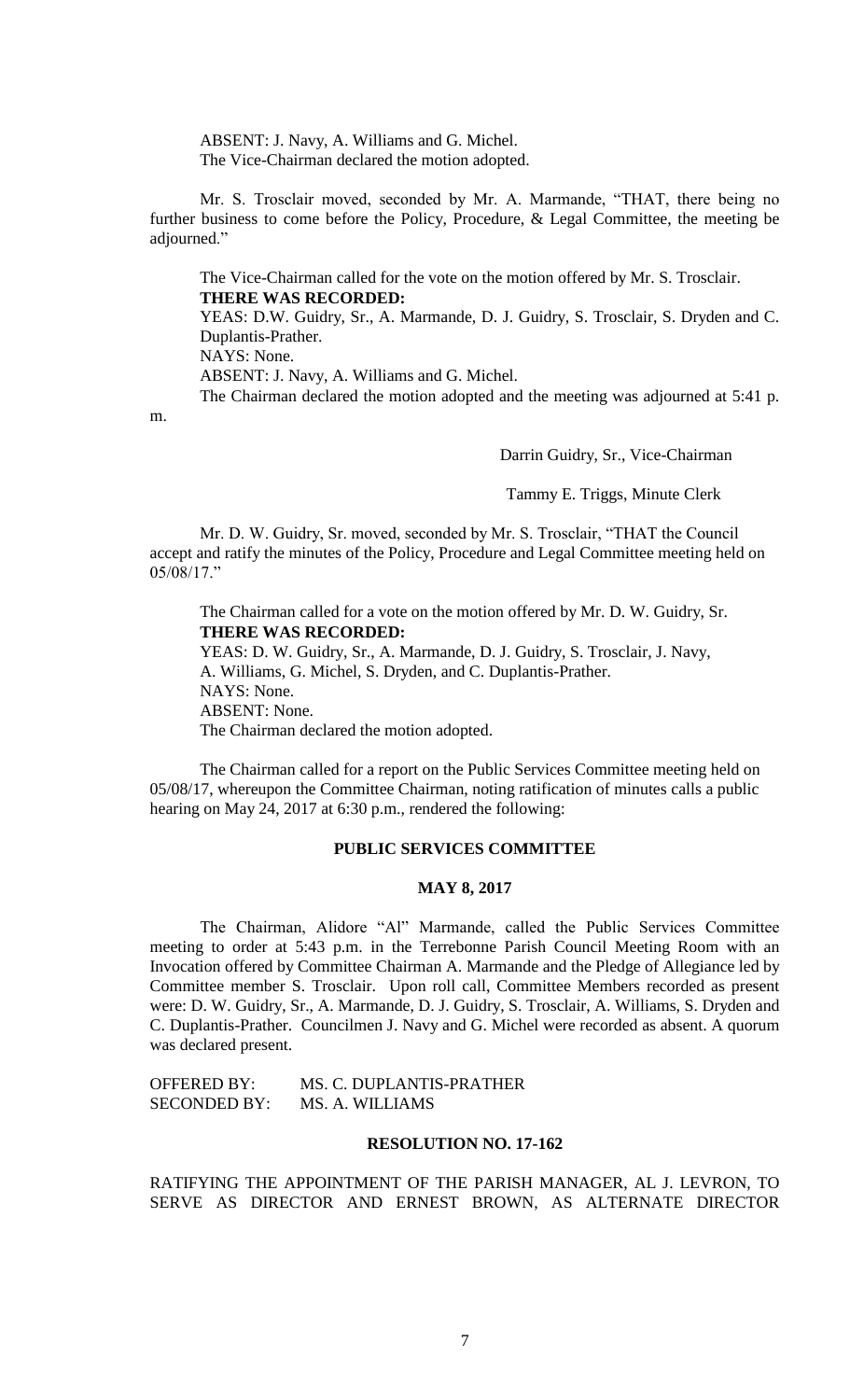## REPRESENTING THE CITY OF HOUMA ON THE BOARD OF DIRECTORS OF THE LOUISIANA ENERGY AND POWER AUTHORITY (LEPA).

**NOW, THEREFORE BE IT RESOLVED,** that the Terrebonne Parish Council (Public Services Committee), on behalf of the Terrebonne Parish Consolidated Government, governing authority of the City of Houma, Terrebonne Parish, Louisiana, ratify the appointment of Parish Manager, Al J. Levron, to serve as Director and Ernest Brown, to serve as Alternate Director on the Board of Directors of the Louisiana Energy and Power Authority ("LEPA") representing the City of Houma be, and is hereby, ratified.

**BE IT FURTHER RESOLVED,** that the Parish President and all other appropriate parties be, and they are hereby authorized to execute any and all contract documents associated therewith.

#### **THERE WAS RECORDED:**

YEAS: D. W. Guidry, Sr., A. Marmande, D. J. Guidry, S. Trosclair, A. Williams, S. Dryden, and C. Duplantis-Prather. NAYS: None. ABSTAINING: None. ABSENT: J. Navy and G. Michel. The Chairwoman declared the resolution adopted on this the 8th day of May 2017.

OFFERED BY: MS. A. WILLIAMS SECONDED BY: MS. C. DUPLANTIS-PRATHER

#### **RESOLUTION NO. 17-163**

AUTHORIZING A ONE YEAR EXTENSION OF THE PRE-POSITIONED CONTRACT WITH THOMPSON CONSULTING SERVICES, LLC FOR EMERGENCY PROGRAM MANAGEMENT AND MONITORING SERVICES, AND TO PROVIDE FOR RELATED MATTERS.

**WHEREAS,** The Terrebonne Parish Consolidated Government (TPCG) and Thompson Consulting Services, LLC (Thompson) entered into a pre-positioned contract dated May 10, 2012 for Emergency Program Management and Monitoring Services, and

**WHEREAS,** the current term of the agreement, as amended, expires on May 9, 2017, unless further amended by mutual agreement, and

**WHEREAS,** Thompson has expressed its desire to extend the agreement under the same commercial terms and prices, and

**WHEREAS,** TPCG Solid Waste Division and Administration recommend the contract term be extended as proposed in order to have this contract in place prior to the start of hurricane season;

**NOW THEREFORE BE IT RESOLVED** by the Terrebonne Parish Council that the Parish President is authorized to execute on behalf of the Terrebonne Parish Consolidated Government any and all documents necessary to amend the Agreement for Emergency Program Management and Monitoring Services between TPCG and Thompson Consulting Services, LLC, extending the term for an additional year.

#### **THERE WAS RECORDED:**

YEAS: D. W. Guidry, Sr., A. Marmande, D. J. Guidry, S. Trosclair, A. Williams, S. Dryden, and C. Duplantis-Prather. NAYS: None.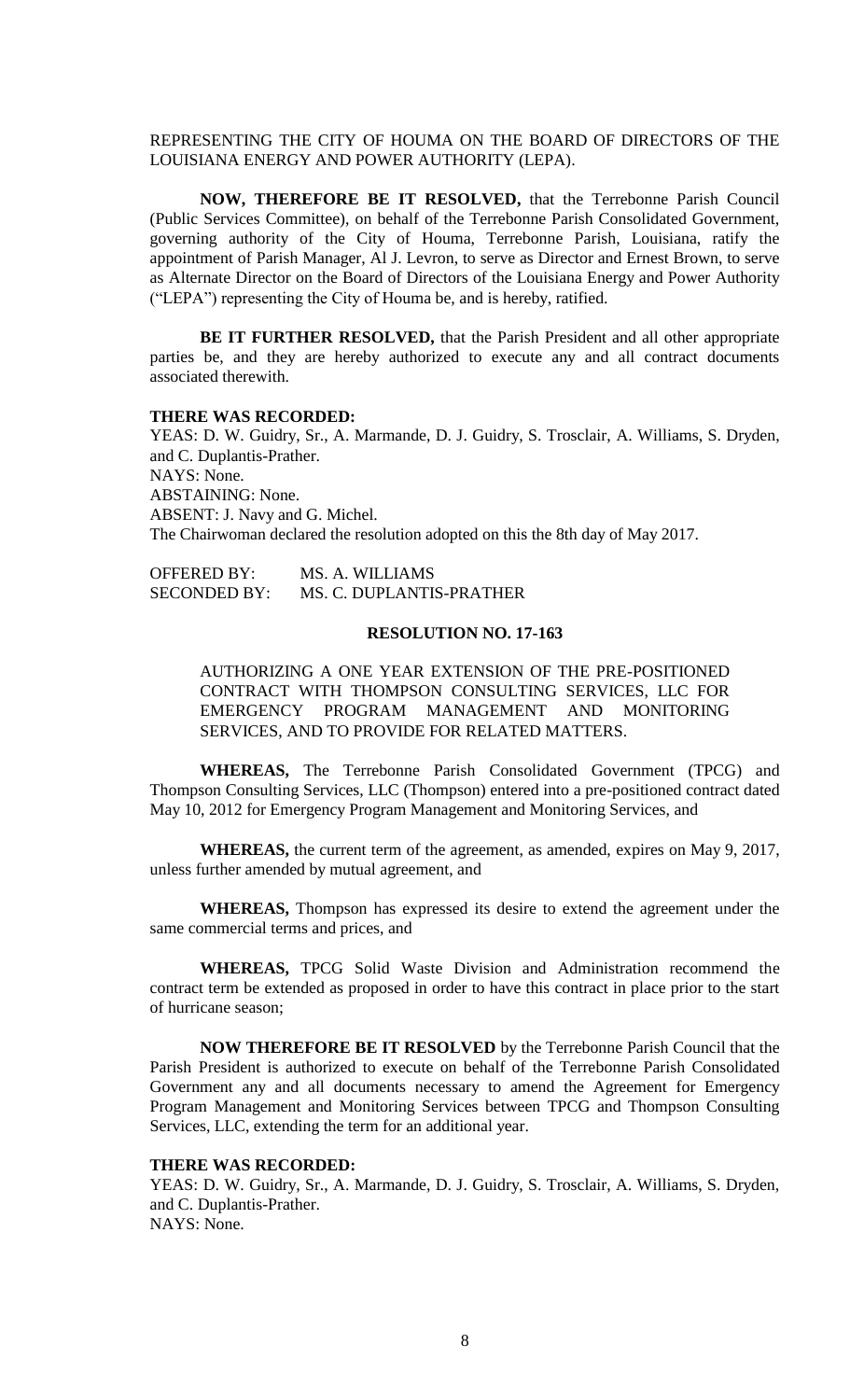ABSTAINING: None. ABSENT: J. Navy and G. Michel. The Chairwoman declared the resolution adopted on this the 8th day of May 2017.

\* \* \* \* \* \* \* \* \*

OFFERED BY: MS. A. WILLIAMS SECONDED BY: MS. C. DUPLANTIS-PRATHER

## **RESOLUTION NO. 17-164**

Authorizing the signing of the Entity/State agreement with Louisiana Department of Transportation and Development for **LA 24 Sidewalks**.

**WHEREAS,** the Terrebonne Parish Consolidated Government desires to provide protection to the people of this Parish, whenever possible, and

**WHEREAS,** the Council would like to construct sidewalks from Linda Ann to Marietta Place along State Highway 24, and

**WHEREAS,** the Louisiana Department of Transportation and Development's Transportation Enhancement Program provides funds for improvements to the pedestrian system, and

**WHEREAS,** the Linda Ann to Marietta Place Sidewalk project will be funded on a cost reimbursement basis with 95% of project construction costs provided by the Louisiana Department of Transportation and Development and the Terrebonne Parish Consolidated Government providing 5% of the remaining construction costs, and

**WHEREAS,** the Terrebonne Parish Consolidated Government will fund 100% costs for engineering, construction management, testing, and ineligible items, and

**WHEREAS,** the Terrebonne Parish Consolidated Government certifies the following:

1. The Parish assumes/certifies full responsibility for the required local match for managing and maintaining the project, and

2. Assumes full responsibility for any legal liability incurred as a result of the project.

**NOW, THEREFORE BE IT FURTHER RESOLVED,** by the Terrebonne Parish Council (Public Services Committee), on behalf of the Terrebonne Parish Consolidated Government, that the President of Terrebonne Parish Consolidated Government, be authorized and empowered to sign subsequent agreements and documentation necessary with the Louisiana Department of Transportation and Development for said project.

#### **THERE WAS RECORDED:**

YEAS: D. W. Guidry, Sr., A. Marmande, D. J. Guidry, S. Trosclair, A. Williams, S. Dryden, and C. Duplantis-Prather. NAYS: None. ABSTAINING: None. ABSENT: J. Navy and G. Michel. The Chairwoman declared the resolution adopted on this the 8th day of May 2017.

\* \* \* \* \* \* \* \* \*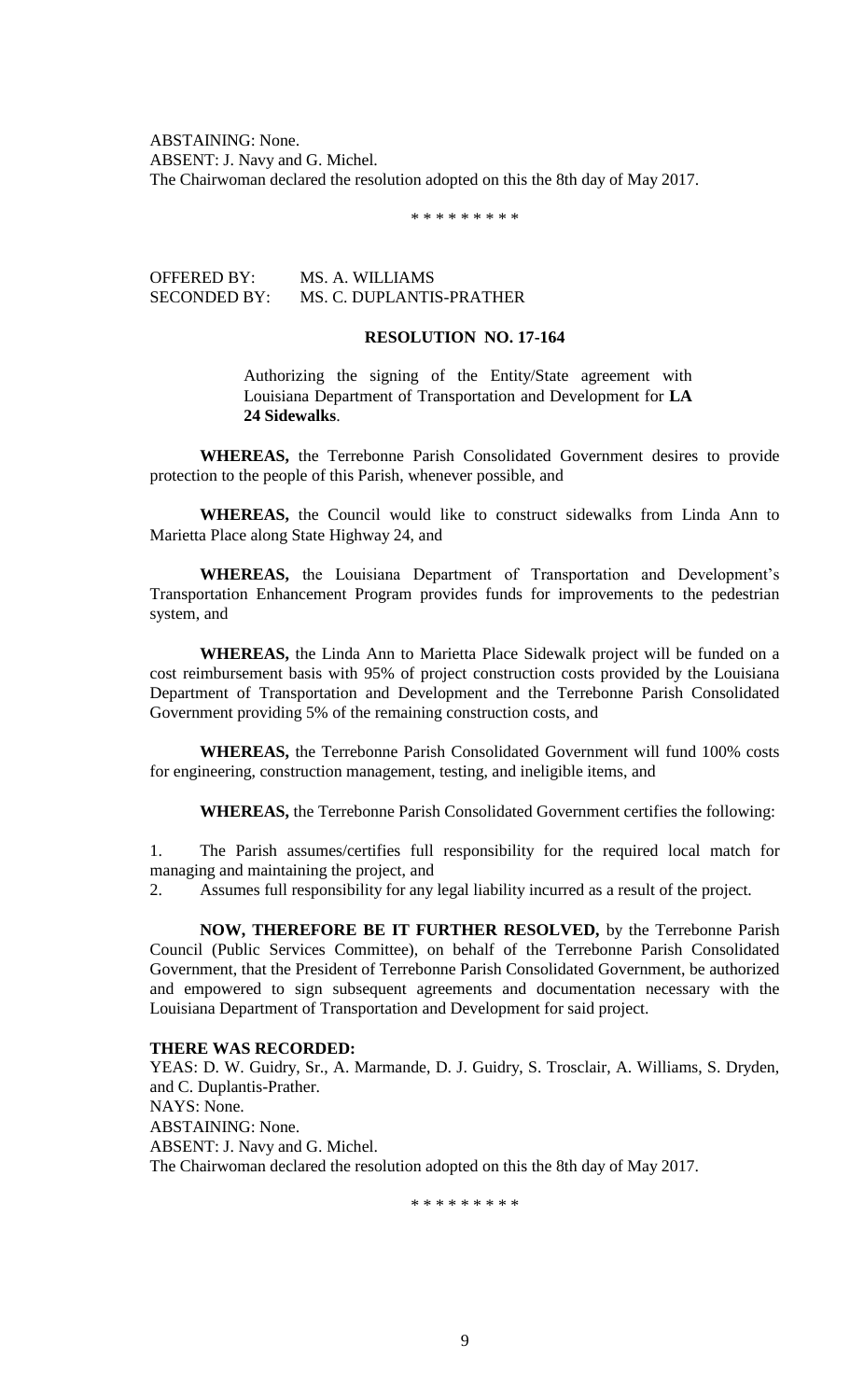## OFFERED BY: MS. C. DUPLANTIS-PRATHER SECONDED BY: MR. S. TROSCLAIR

## **RESOLUTION NO. 17-165**

Ratifying the appointment of the firm of Delta Coast Consultants, LLC to provide professional services for the **Falgout Canal Marsh Management Project**; and authorizing the execution of an agreement for these services.

**WHEREAS**, Terrebonne Parish Consolidated Government is desirous of monitoring the newly completed Falgout Canal Freshwater Enhancement (CIAP) Project to comply with permit conditions, and

**WHEREAS**, the Terrebonne Parish Consolidated Government is desirous of appointing a firm to provide professional services for the project entitled **Falgout Canal Marsh Management Project**, and

**WHEREAS**, the firm of Delta Coast Consultants, LLC has been selected by Terrebonne Parish President Gordon E. Dove to provide the professional services relative to said project, and

**NOW, THEREFORE BE IT RESOLVED** that the Terrebonne Parish Council does hereby ratify the appointment of the firm of Delta Coast Consultants, LLC by Terrebonne Parish President Gordon E. Dove for professional services for the Falgout Canal Marsh Management Project, and

**BE IT FURTHER RESOLVED** that the Terrebonne Parish Council, on behalf of the Terrebonne Parish Consolidated Government, does hereby authorize the execution of an agreement with the firm of Delta Coast Consultants, LLC by Terrebonne Parish President Gordon E. Dove.

#### **THERE WAS RECORDED:**

YEAS: A. Marmande, D. J. Guidry, S. Trosclair, A. Williams, S. Dryden, and C. Duplantis-Prather. NAYS: None. ABSTAINING: D. W. Guidry, Sr.

ABSENT: J. Navy and G. Michel. The Chairwoman declared the resolution adopted on this the 8th day of May 2017.

\* \* \* \* \* \* \* \* \*

OFFERED BY: MR. D. J. GUIDRY SECONDED BY: MR. S. TROSCLAIR

## **RESOLUTION NO. 17-166**

Providing for the acceptance of work performed by Huey P. Stockstill, LLC., in accordance with the Certificate of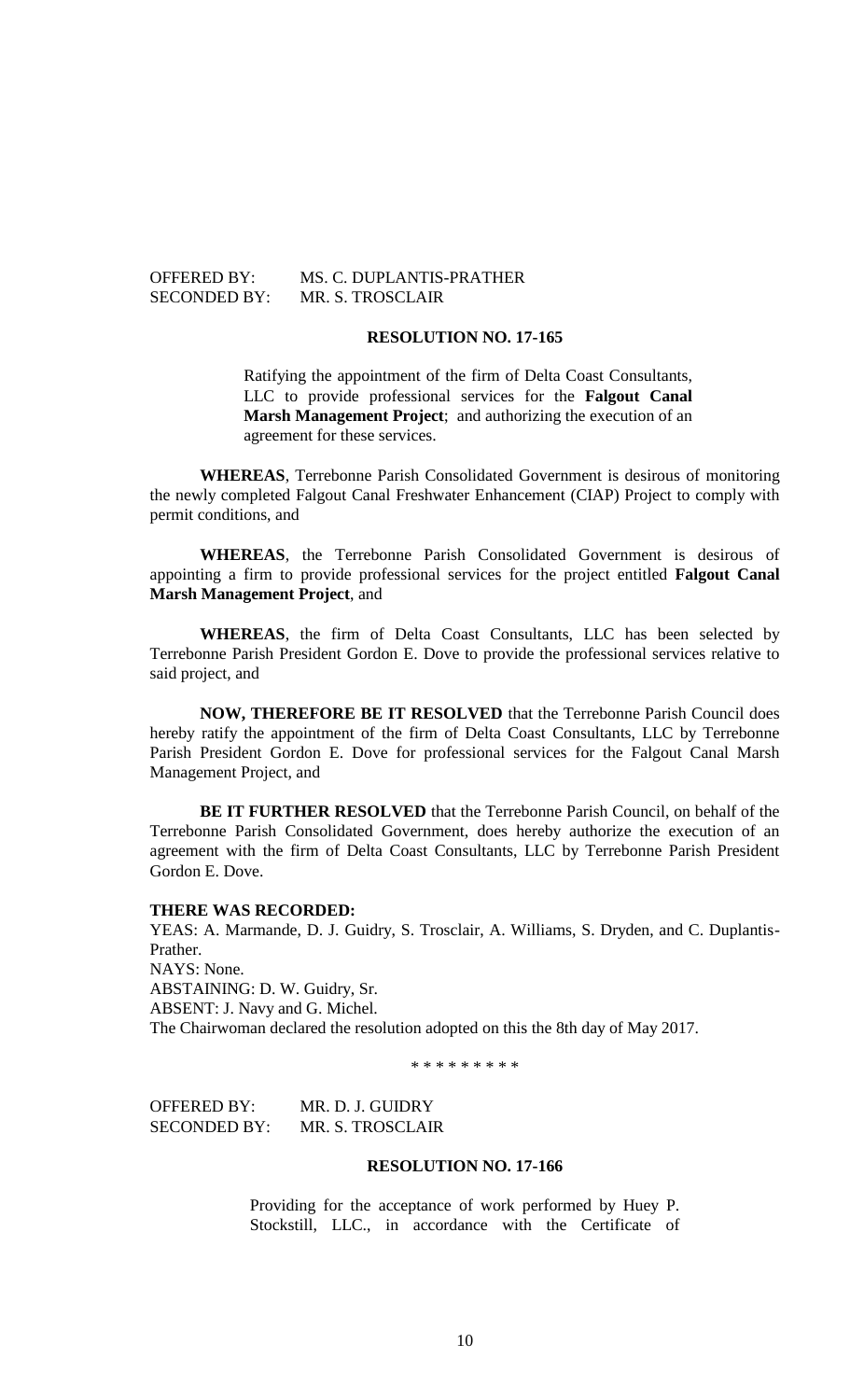Substantial Completion for Parish Project No. 15-RDS-52, Jeff Drive Reconstruction Project, Terrebonne Parish, Louisiana.

**WHEREAS**, the Terrebonne Parish Consolidated Government entered into a contract dated November 16, 2016, with Huey P. Stockstill, LLC., for the Jeff Drive Reconstruction Project, Parish Project No. 15-RDS-52, Terrebonne Parish, Louisiana, as will be seen by reference to said contract which is recorded under Entry No. 1521202 of the records of Terrebonne Parish, and

**WHEREAS,** the work performed has been inspected by authorized representatives of the Owner, Engineer, and Contractor and found to be substantially complete, and

**WHEREAS,** the Engineer for this project, T. Baker Smith, LLC, recommends the acceptance of the substantial completion,

**NOW, THEREFORE BE IT RESOLVED** that the Terrebonne Parish Council, on behalf of the Terrebonne Parish Consolidated Government, does hereby accept the work performed, effective as of the date of recording of this resolution, and does authorize and direct the Clerk of Court and Ex-Officio Recorder of Mortgages of Terrebonne Parish to note this acceptance thereof in the margin of the inscription of said contract under Entry No. 1521202 of the Records of Terrebonne Parish, Louisiana, and

**BE IT FURTHER RESOLVED** that a certified copy of the resolution be forwarded to the Engineer, T. Baker Smith, LLC, and

**BE IT FURTHER RESOLVED** that a certified copy of the resolution be recorded in the office of the Clerk of Court of Terrebonne Parish to commence a 45-day clear lien period, and

**BE IT FURTHER RESOLVED** that the Administration is authorized to make payment of retainage upon the presentation of a Clear Lien Certificate.

#### **THERE WAS RECORDED:**

YEAS: D. W. Guidry, Sr., A. Marmande, D. J. Guidry, S. Trosclair, A. Williams, S. Dryden, and C. Duplantis-Prather. NAYS: None. ABSTAINING: None. ABSENT: J. Navy and G. Michel. The Chairwoman declared the resolution adopted on this the 8th day of May 2017.

\* \* \* \* \* \* \* \* \*

| OFFERED BY:         | MR. S. TROSCLAIR         |
|---------------------|--------------------------|
| <b>SECONDED BY:</b> | MS. C. DUPLANTIS-PRATHER |

#### **RESOLUTION NO. 17-167**

AUTHORIZING THE PARISH PRESIDENT TO SIGN AND SUBMIT AN AMENDMENT TO THE TERREBONNE PARISH GUSTAV/IKE DISASTER RECOVERY PLAN BUDGET TO THE STATE OF LOUISIANA AND HUD TO COMPLY WITH THE COMMUNITY DEVELOPMENT BLOCK GRANT DISASTER RECOVERY PROGRAM.

**WHEREAS**, the Terrebonne Parish Consolidated Government has been awarded Community Development Block Grant (CDBG) funding as a result of the damage caused by Hurricanes Gustav and Ike; and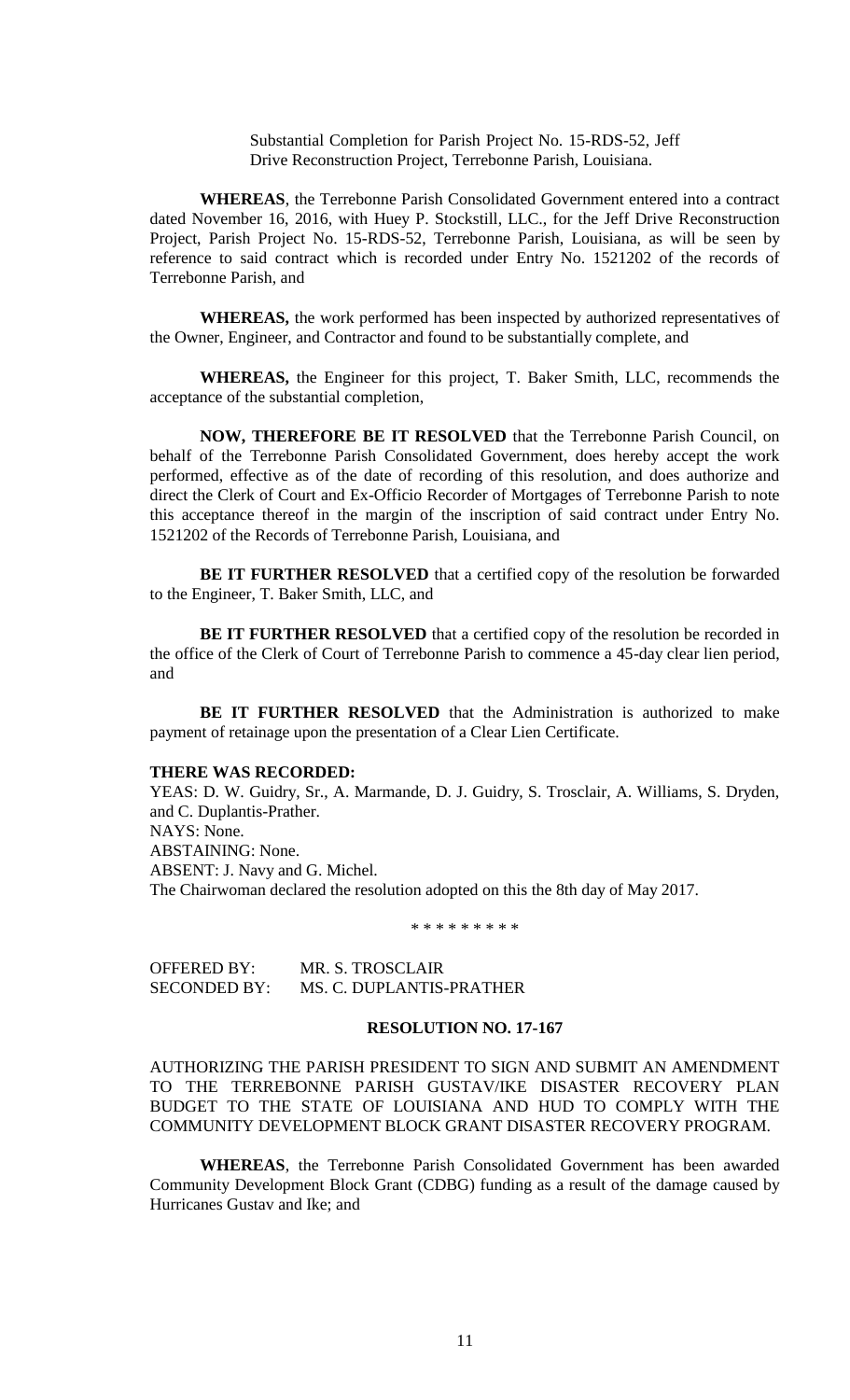**WHEREAS,** the projects listed in Attachment A are completed; and

**WHEREAS,** the remaining funds in these projects will be transferred to unallocated until a project demonstrates a need for funding; and

**WHEREAS,** Cedar Grove Levee & Pump Station Projects are underfunded; and

WHEREAS, funds will be transferred to unallocated until Cedar Grove Levee & Pump Station is fully funded; and

**WHEREAS,** through the proper public approval process the funds can be reallocated from one project to another as reflected in Attachment A; and

**NOW, THEREFORE, BE IT RESOLVED** by the Terrebonne Parish Council, on behalf of the Terrebonne Parish Consolidated Government, that that the Parish President, Gordon E. Dove, is authorized to sign, submit and implement the recommended amendment to the Terrebonne Parish Gustav/Ike Disaster Recovery Plan regarding the projects in Attachment A.

#### **THERE WAS RECORDED:**

YEAS: D. W. Guidry, Sr., A. Marmande, D. J. Guidry, S. Trosclair, A. Williams, S. Dryden, and C. Duplantis-Prather. NAYS: None. ABSTAINING: None. ABSENT: J. Navy and G. Michel. The Chairwoman declared the resolution adopted on this the 8th day of May 2017.

\* \* \* \* \* \* \* \* \*

OFFERED BY: MR. D. W. GUIDRY, SR. SECONDED BY: MS. C. DUPLANTIS-PRATHER

## **RESOLUTION NO. 17-168**

Providing approval of Amendment No. 2 to the Engineering Agreement for Parish Project No. **12-JUVCDBG-38**, **Juvenile Justice Complex**, Terrebonne Parish, Louisiana.

**WHEREAS**, the Terrebonne Parish Consolidated Government did enter into an original engineering agreement with Duplantis Design Group, PC dated October 2, 2013, recordation number 1410016, for Juvenile Justice Complex, identified as Parish Project 12- JUVCDBG-38, and

**WHEREAS**, the Engineering Agreement between OWNER and ENGINEER provides for certain limitations for Basic Services and specific Additional Services, and

**WHEREAS**, funds were left over in the budget, and

**WHEREAS**, TPCG is desirous of installing a fence for additional security of the Juvenile Justice Facility, and

**WHEREAS**, TPCG requested Duplantis Design Group, PC to create plans and specs for the furnishing and installation of the fence, and

**WHEREAS**, this above work will increase the basic services section of the contract by \$3,000.00 and additional services by an additional \$3,000.00.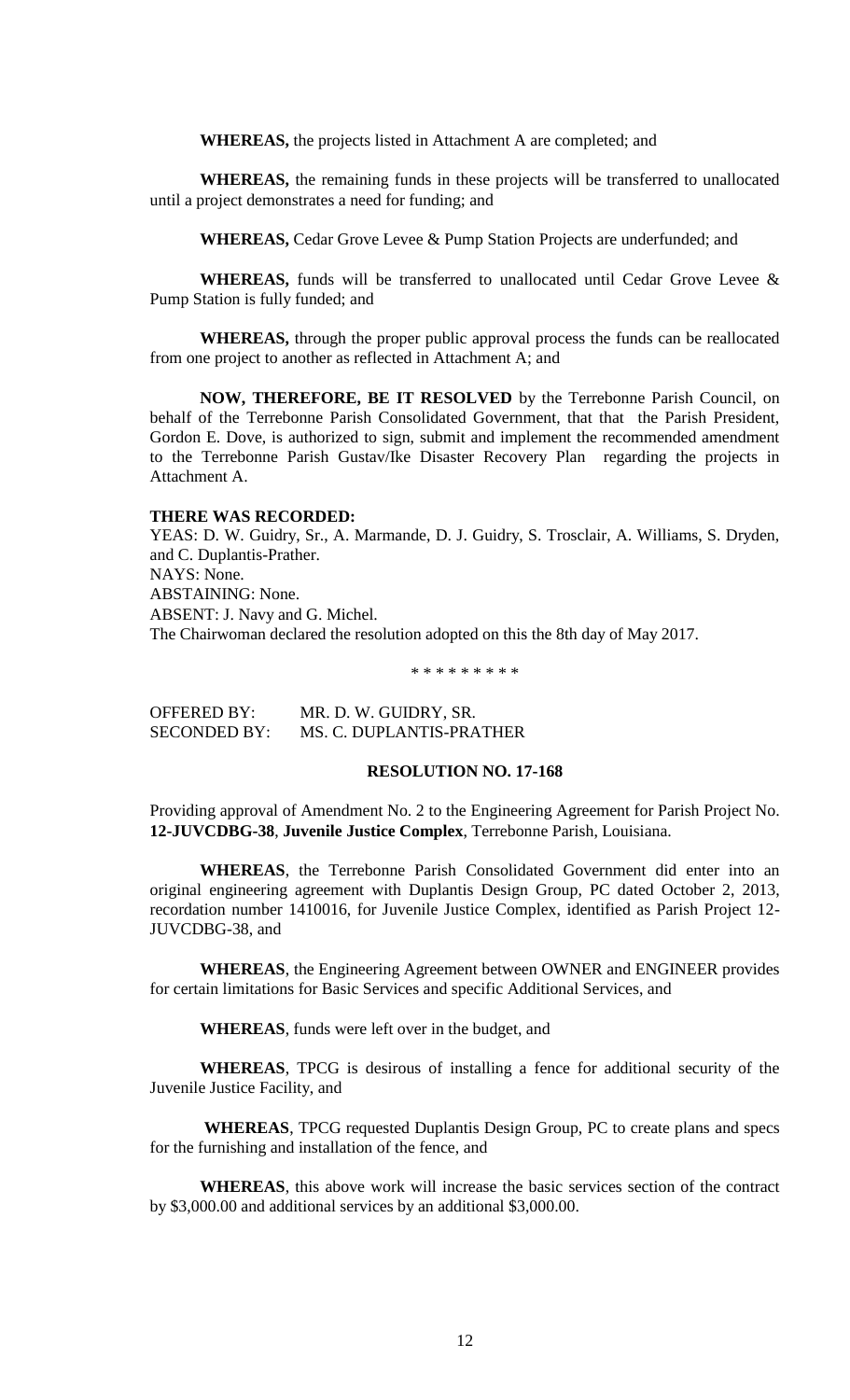**NOW, THEREFORE BE IT RESOLVED** that the Terrebonne Parish Council, on behalf of the Terrebonne Parish Consolidated Government, does hereby approve this Amendment No. 2 to the Engineering Agreement for an increase of \$3,000.00 in Basic Services and \$3,000.00 in Additional Services, and authorizes Parish President Gordon E. Dove to execute this Amendment No. 2 to the Engineering Agreement for the Juvenile Justice Complex, Project Parish Project No. 12-JUVCDBG-38, with Duplantis Design Group, PC, and

**BE IT FURTHER RESOLVED** that a certified copy of the resolution be forwarded to the Engineer, Duplantis Design Group, PC.

#### **THERE WAS RECORDED:**

YEAS: D. W. Guidry, Sr., A. Marmande, D. J. Guidry, S. Trosclair, A. Williams, S. Dryden, and C. Duplantis-Prather. NAYS: None. ABSTAINING: None. ABSENT: J. Navy and G. Michel. The Chairwoman declared the resolution adopted on this the 8th day of May 2017.

\* \* \* \* \* \* \* \* \*

OFFERED BY: MS. A. WILLIAMS SECONDED BY: MS. C. DUPLANTIS-PRATHER

## **RESOLUTION NO. 17-169**

Providing for the ratification of the appointment by Parish President Gordon E. Dove of the firm of David A. Waitz Engineering & Surveying, Inc. to provide engineering services for Village East Community Center & Splash Pad Project, and also authorizing Parish President Gordon E. Dove to execute the appropriate engineering contract documents for this project.

**WHEREAS**, Terrebonne Parish wishes to build the Village East Community Center & Splash Pad, and

**WHEREAS**, Parish President Gordon E. Dove has recommended that the firm of David A. Waitz Engineering & Surveying, Inc. be retained to provide the necessary professional services for this project, and

**NOW, THEREFORE BE IT RESOLVED**, that the Terrebonne Parish Council, on behalf of the Terrebonne Parish Consolidated Government, that the Parish President Gordon E. Dove be ratified and that the engineering firm of David A. Waitz Engineering & Surveying, Inc. be retained to provide the necessary professional services for the Village East Community Center & Splash Pad Project, and that Parish President Gordon E. Dove be authorized to execute any and all documents with said firm for this project.

## **THERE WAS RECORDED:**

YEAS: D. W. Guidry, Sr., A. Marmande, D. J. Guidry, S. Trosclair, A. Williams, S. Dryden, and C. Duplantis-Prather. NAYS: None. ABSTAINING: None. ABSENT: J. Navy and G. Michel. The Chairwoman declared the resolution adopted on this the 8th day of May 2017.

\* \* \* \* \* \* \* \* \*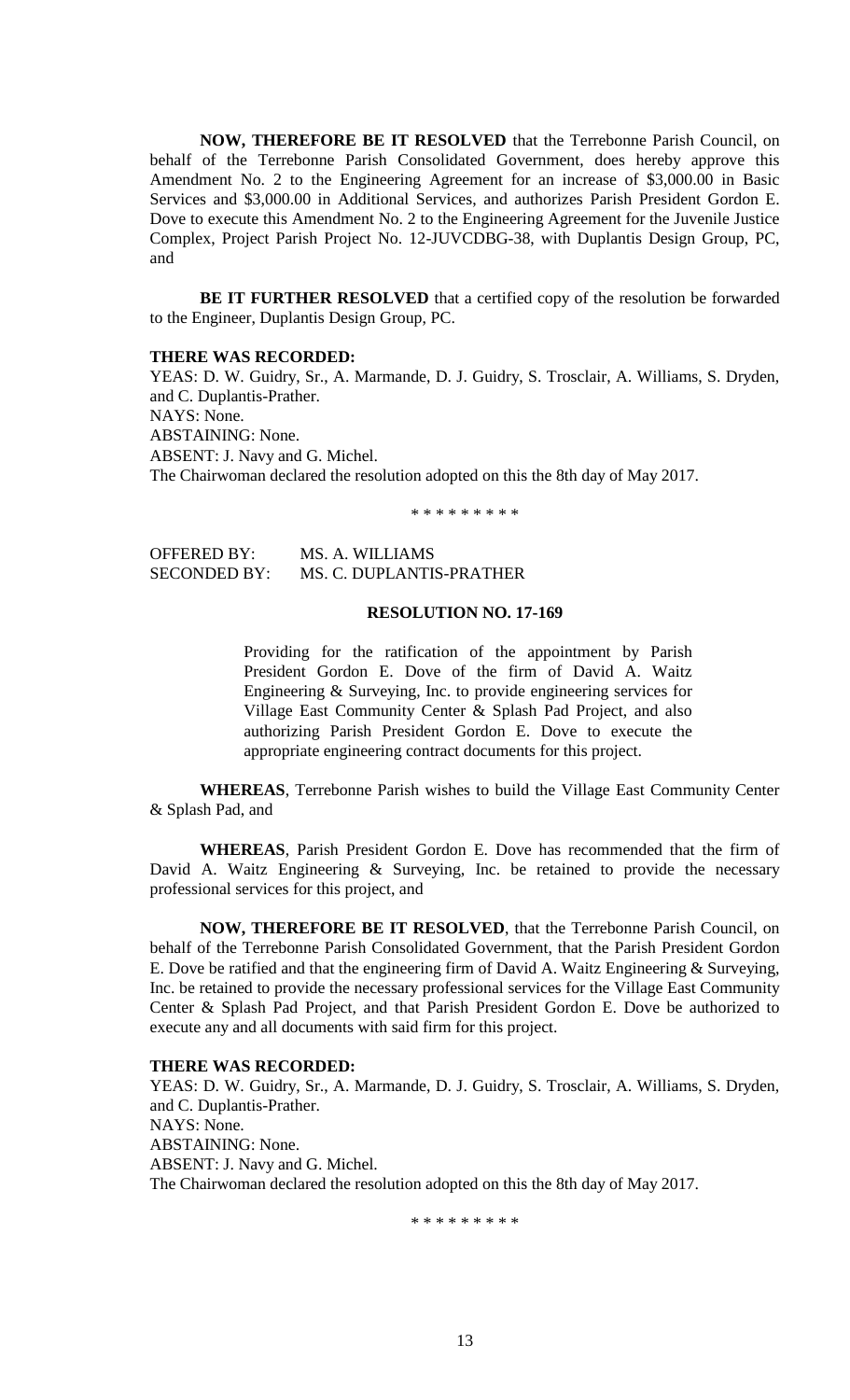OFFERED BY: MS. A. WILLIAMS SECONDED BY: MR. D. W. GUIDRY, SR.

#### **RESOLUTION NO. 17-170**

Awarding and authorizing the signing of a contract for Parish Project No. 15-LIBR-03, Gibson Branch Library; Furniture, Furnishing, and Equipment, Schedule 1, Terrebonne Parish, Louisiana and authorizing the issuance of the Notice of Proceed.

**WHEREAS,** the Terrebonne Parish Consolidated Government wishes to furnish the Gibson Branch Library, herein after known as Parish Project No. 15-LIBR-03, Gibson Branch Library Furniture, Furnishing, and Equipment, and

**WHEREAS,** bids have been received for the above referenced project, and

**WHEREAS,** GN Associates, Inc. submitted the lowest responsible bid for Schedule 1, and

**WHEREAS,** the Architect for this project, Cheramine+Bruce Architects, has recommended that the award of the contract for Schedule 1 be made to GN Associates, Inc., and

**WHEREAS,** the Parish Administration has recommended the acceptance of the bids of GN Associates, Inc., in the amount of Eighty-Nine Thousand, Five Hundred and Thirty-Seven Dollars and Zero Cents (\$89,537.00) for Schedule 1, be accepted as per attached bid forms, and

**NOW, THEREFORE BE IT RESOLVED** that the Terrebonne Parish Council, on behalf of the Terrebonne Parish Consolidated Government, does hereby accept the lowest, responsive and responsible bids as per attached bid forms, for the aforementioned purchase.

#### **THERE WAS RECORDED:**

YEAS: D. W. Guidry, Sr., A. Marmande, D. J. Guidry, S. Trosclair, J. Navy, A. Williams, and G. Michel, S. Dryden, and C. Duplantis-Prather. NAYS: None. ABSTAINING: None. ABSENT: None. The Chairwoman declared the resolution adopted on this the 8th day of May 2017.

\* \* \* \* \* \* \* \* \*

Upon questioning from Committee member D. J. Guidry, Committee member A. Williams explained that the library is almost completed and they are in the phase to bid upon the furnishings.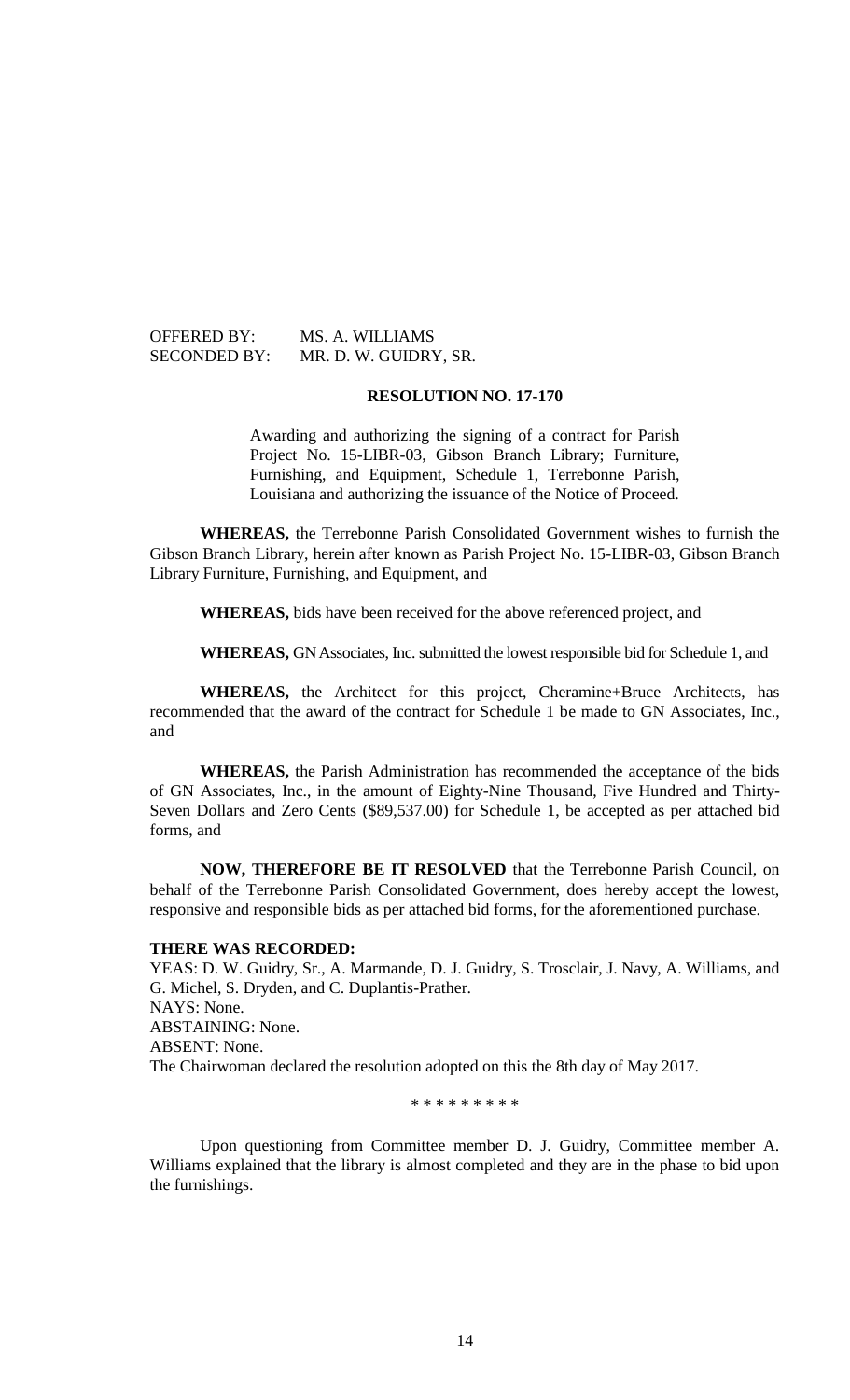Mr. S. Dryden moved, seconded by Mr. S. Trosclair, "THAT, the Public Services Committee introduce an ordinance to acquire any and all sites and/or servitudes that are required to facilitate construction and maintenance of the Forced Drainage Project 1-1A (Statewide Flood Control) Phase 4 Pump Station and call a public hearing on May 24, 2017 at 6:30 p.m."

The Chairman called for the vote on the motion offered by Mr. S. Dryden. THERE WAS RECORDED: YEAS: D. W. Guidry, Sr., A. Marmande, D. J. Guidry, S. Trosclair, A. Williams, S. Dryden and C. Duplantis-Prather. NAYS: None. ABSENT: J. Navy and G. Michel. The Chairman declared the motion adopted.

OFFERED BY: MS. A. WILLIAMS SECONDED BY: MS. C. DUPLANTIS-PRATHER

#### **RESOLUTION NO. 17-171**

Authorizing the execution of Change Order No. 3 (Balancing) to the Construction Agreement for Parish Project No. 14-SEW-21, North Wastewater Treatment Plant Electrical Improvements, Terrebonne Parish, Louisiana.

**WHEREAS,** the Terrebonne Parish Consolidated Government entered into a construction agreement April 15, 2016, with E-3 Electrical, Inc., Recordation Number 1505280, for Parish Project No. 14-SEW-21, North Wastewater Treatment Plant Electrical Improvements, Terrebonne Parish, Louisiana, and

**WHEREAS**, Change Order No. 3 (Balancing) will adjust the contract time for an additional 72 days to date of Substantial Completion, and no change in the contract price, and

**WHEREAS**, this Change Order No. 3 (Balancing) has been recommended by the Engineer, Providence Engineering and Design, LLC, for this project.

**NOW, THEREFORE BE IT RESOLVED** that the Terrebonne Parish Council on behalf of the Terrebonne Parish Consolidated Government, does hereby approve and authorize the execution by Terrebonne Parish President Gordon E. Dove of Change Order No. 3 (Balancing) to the construction agreement with E-3 Electrical, Inc., for Parish Project No. 14- SEW-21, North Wastewater Treatment Plant Electrical Improvements, Terrebonne Parish, Louisiana for an increase of 72 calendar days, and

**BE IT FURTHER RESOLVED** that a certified copy of the resolution be forwarded to the Engineer, Providence Engineering and Design, LLC.

#### **THERE WAS RECORDED:**

YEAS: D. W. Guidry, Sr., A. Marmande, D. J. Guidry, S. Trosclair, A. Williams, S. Dryden, and C. Duplantis-Prather. NAYS: None. ABSTAINING: None. ABSENT: J. Navy and G. Michel. The Chairwoman declared the resolution adopted on this the 8th day of May 2017.

\* \* \* \* \* \* \* \* \*

OFFERED BY: MS. A. WILLIAMS SECONDED BY: MR. S. TROSCLAIR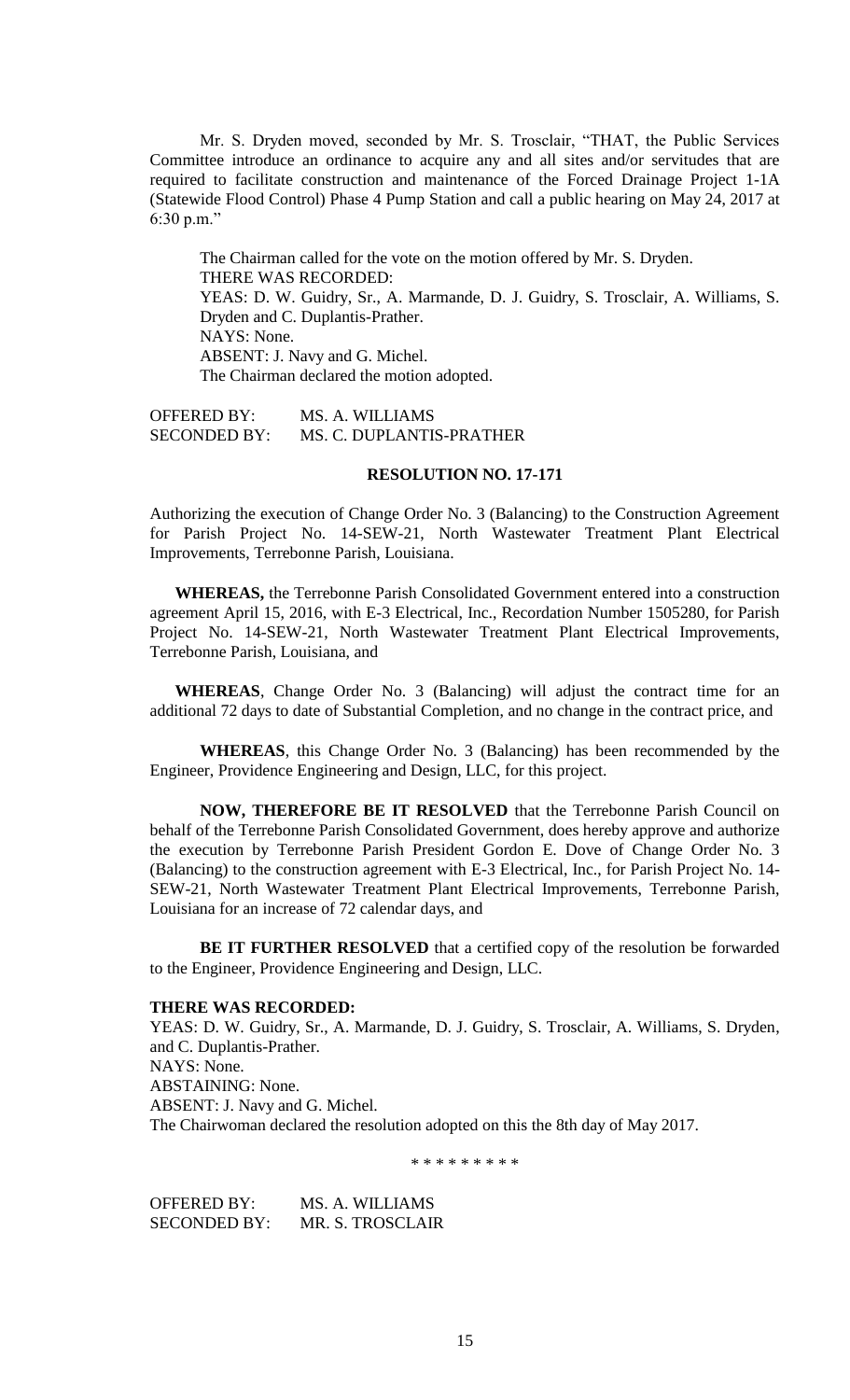## **RESOLUTION NO. 17 -172**

Providing for the acceptance of work performed by E-3 Electrical, Inc. in accordance with the Certificate of Substantial Completion for Parish Project No. 14-SEW-21, North Wastewater Treatment Plant Electrical Improvements, Terrebonne Parish, Louisiana.

**WHEREAS,** the Terrebonne Parish Consolidated Government entered into a contract dated April 15, 2016, with E-3 Electrical, Inc., Recordation Number 1505280, for Parish Project No. 14-SEW-21, North Wastewater Treatment Plant Electrical Improvements, Terrebonne Parish, Louisiana, and

**WHEREAS,** the work performed has been inspected by authorized representative of the Owner, Engineer and Contractor found to be substantially complete, and

**WHEREAS,** the Engineer for this project, Providence Engineering and Design, LLC, recommends the acceptance of the substantial completion, and

**NOW THEREFORE BE IT RESOLVED**, that the Terrebonne Parish Council (Public Services Committee), on behalf of the Terrebonne Parish Consolidated Government, does hereby accept the work performed, effective as of the date of recording of this resolution, and does authorize and direct the Clerk of Court and Ex-Officio Recorder of Mortgages of Terrebonne Parish to note this acceptance thereof in the margin of the inscription of said contract under Entry No. 1505280 of the Records of Terrebonne Parish, Louisiana, and

**BE IT FURTHER RESOLVED**, that a certified copy of the resolution be forwarded to the Engineer, Providence Engineering and Design, LLC, and

BE IT FURTHER RESOLVED, that a certified copy of this resolution be recorded in the office of the Clerk of Court of Terrebonne Parish to commence a 45-day clear lien period, and

**BE IT FURTHER RESOLVED**, that the Administration is authorized to make payment of retainage upon the presentation of a Clear Lien Certificate.

#### **THERE WAS RECORDED:**

YEAS: D. W. Guidry, Sr., A. Marmande, D. J. Guidry, S. Trosclair, A. Williams, S. Dryden, and C. Duplantis-Prather. NAYS: None. ABSTAINING: None. ABSENT: J. Navy and G. Michel. The Chairwoman declared the resolution adopted on this the 8th day of May 2017.

\* \* \* \* \* \* \* \* \*

Mr. D. W. Guidry, Sr. moved, seconded by Ms. A. Williams, "THAT, there being no further business to come before the Public Services Committee, the meeting be adjourned."

The Chairman called for the vote on the motion offered by Mr. D. W. Guidry, Sr. **THERE WAS RECORDED:**

YEAS: D. W. Guidry, Sr., A. Marmande, D. J. Guidry, S. Trosclair, A. Williams, S. Dryden and C. Duplantis-Prather.

NAYS: None.

ABSENT: J. Navy and G. Michel.

The Chairman declared the motion adopted and the meeting was adjourned at 5:49

p.m.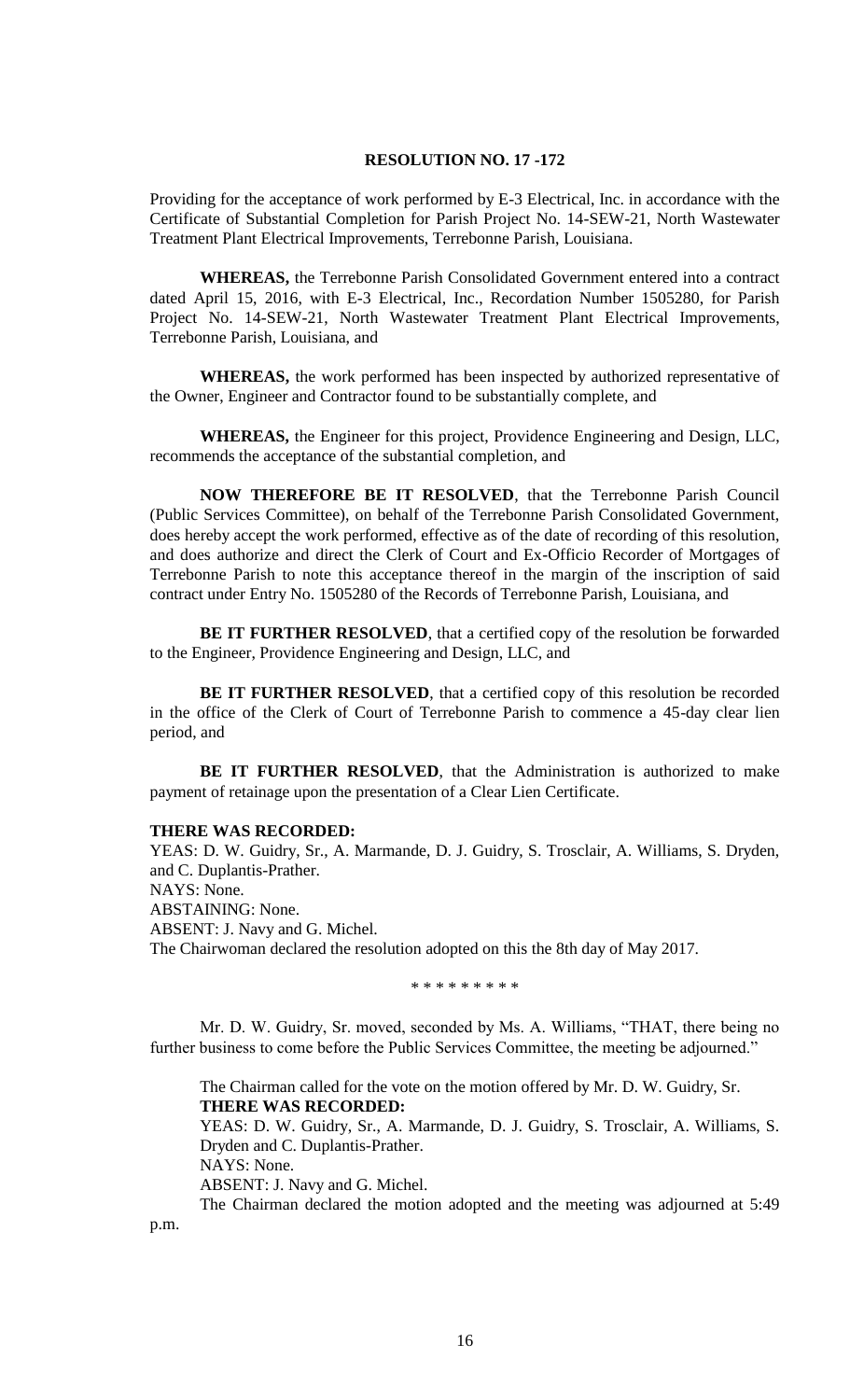Alidore Marmande, Chairman

Tammy E. Triggs, Minute Clerk

Mr. A. Marmande moved, seconded by Mr. S. Dryden, "THAT the Council accept and ratify the minutes of the Public Services Committee meeting held on 05/08/17."

The Chairman called for a vote on the motion offered by Mr. A. Marmande. **THERE WAS RECORDED:**

YEAS: A. Marmande, D. J. Guidry, S. Trosclair, J. Navy, A. Williams, G. Michel, S. Dryden, and C. Duplantis-Prather. NAYS: None. ABSENT: None. ABSTAINING: D. W. Guidry, Sr. The Chairman declared the motion adopted.

The Chairman called for a report on the Community Development and Planning Committee meeting held on 05/08/17, whereupon the Committee Chairman rendered the following:

## **COMMUNITY DEVELOPMENT & PLANNING COMMITTEE**

## **MAY 8, 2017**

The Chairman, Steve Trosclair, called the Community Development & Planning Committee meeting to order at 5:50 p.m. in the Terrebonne Parish Council Meeting Room with an Invocation offered by Committee member A. Williams and the Pledge of Allegiance by Committee member D. J. Guidry. Upon roll call, Committee Members recorded as present were: D. W. Guidry, Sr., A. Marmande, D. J. Guidry, S. Trosclair, A. Williams, S. Dryden and C. Duplantis-Prather. Councilmen J. Navy and G. Michel were recorded as absent. A quorum was declared present.

OFFERED BY: MS. A. WILLIAMS SECONDED BY: MS. C. DUPLANTIS-PRATHER

#### **RESOLUTION NO. 17-173**

Authorizing the Parish President, on behalf of the Terrebonne Parish Tree Board, to apply for a Houma Area Convention and Visitors Bureau 2017 Product Development Matching Funds Program grant for the purpose of printing of the Notable Trees Brochure in order to further promote local tourism.

**WHEREAS,** the Terrebonne Parish Tree Board was created in 2007 to preserve and protect the existing healthy trees in Terrebonne Parish which play an important ecological role in controlling soil erosion and storm water runoff, to promote trees as enhancing air quality by reducing air pollution, noise and water pollution, and to further promote for the benefit of our community an understanding of the value of trees new and old as an important economic asset, environmental asset and as creating a positive image of a caring community; and

**WHEREAS,** the project titled Notable Trees Brochure was an effort initially begun in 2009 whereby members of the public submitted photographs and nominations of significant trees throughout the Parish and the scope of the project was expanded to establish a tour throughout the Parish and its specific bayous and regions for the enjoyment of residents and tourists alike; and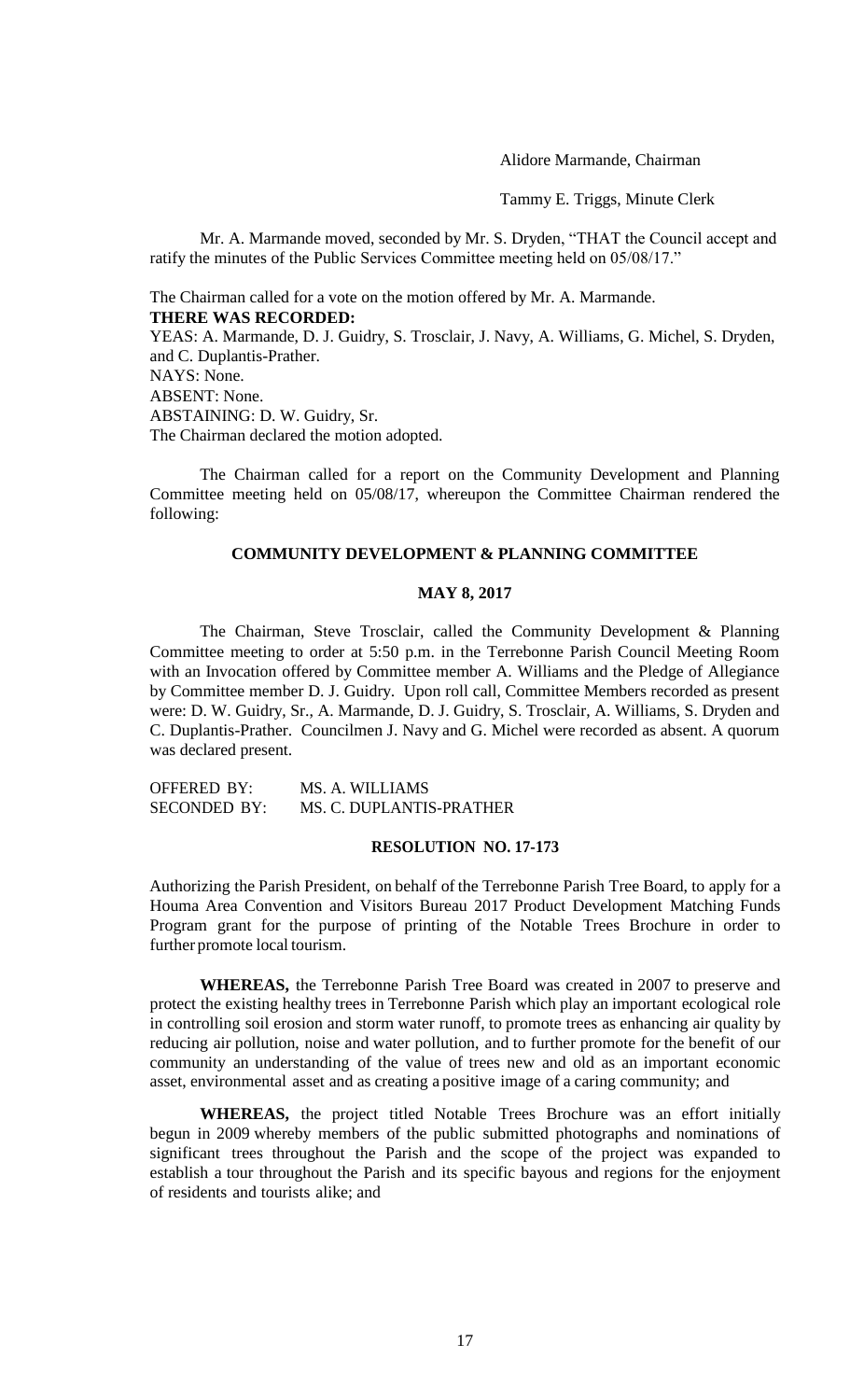**WHEREAS,** the Houma Area Convention and Visitors Bureau has established a Tourism Development Sponsorship Program to encourage the development of new and diverse tourism attractions in the Terrebonne Parish area; and

**NOW, THEREFORE, BE IT RESOLVED** by the Terrebonne Parish Council, State of Louisiana, agree to obligate up to \$1,060.00 of matching funds already provided for and included in the Terrebonne Parish Tree Board's 2017 budget; and

**BE IT FURTHER RESOLVED** that the Terrebonne Parish Consolidated Government is hereby authorized and directed to make application to the Houma Area Convention and Visitors Bureau, to seek assistance on the project, and that the Parish President be further authorized to take the necessary action to complete such project and sign such documents as are required.

## **THERE WAS RECORDED:**

YEAS: D. W. Guidry, Sr., A. Marmande, D. J. Guidry, S. Trosclair, A. Williams, S. Dryden, and C. Duplantis-Prather. NAYS: None. ABSTAINING: None. ABSENT: J. Navy and G. Michel. The Chairwoman declared the resolution adopted on this the 8th day of May 2017.

**\* \* \* \* \* \* \* \* \***

OFFERED BY: MS. C. DUPLANTIS-PRATHER SECONDED BY: MS. A. WILLIAMS

#### **RESOLUTION NO. 17-174**

Authorizing the Parish President, on behalf of the Terrebonne Parish Consolidated Government, to develop reasonable terms and conditions associated with a lease agreement, a Request for Proposal for a tennis professional, job descriptions for part-time staff, and an associated financial plan to make Terrebonne Parish whole for the purposes of providing a recreational, multi-court tennis facility complex capable of hosting individual, league, and tournament play until such time as similar permanent public facilities are made available;

WHEREAS, with the closing of Renaissance Health & Racquet Club and its 10 tennis courts, many of the tennis players in Terrebonne Parish (including a number of schools) have found themselves without a venue for organized tournament or league play and without a place to reserve courts for individual play and/or lessons; and

**WHEREAS**, the public purpose and the legal authority to pursue this opportunity is identified in Section 2-78 of the Parish Code of Ordinances which states that TPCG thru its Parks and Recreation Department shall direct and be responsible for recreation and recreational facilities and other such responsibilities as may be directed by the president; and

**WHEREAS,** the services required to operate such a facility shall be provided at no direct cost to the Parish, the expenditure does not appear to be gratuitous; and

**WHEREAS**, the Parish has a reasonable expectation for receiving equivalent value in exchange for the expenditure of public funds thru receipt of revenue from projected public usage fees, tournament and league play revenue (open to all interested leagues, associations, and schools), and thru sales tax, hotel/motel tax and other associated economic benefit from the hosting of these types of tournaments and events that would otherwise take place in other communities; and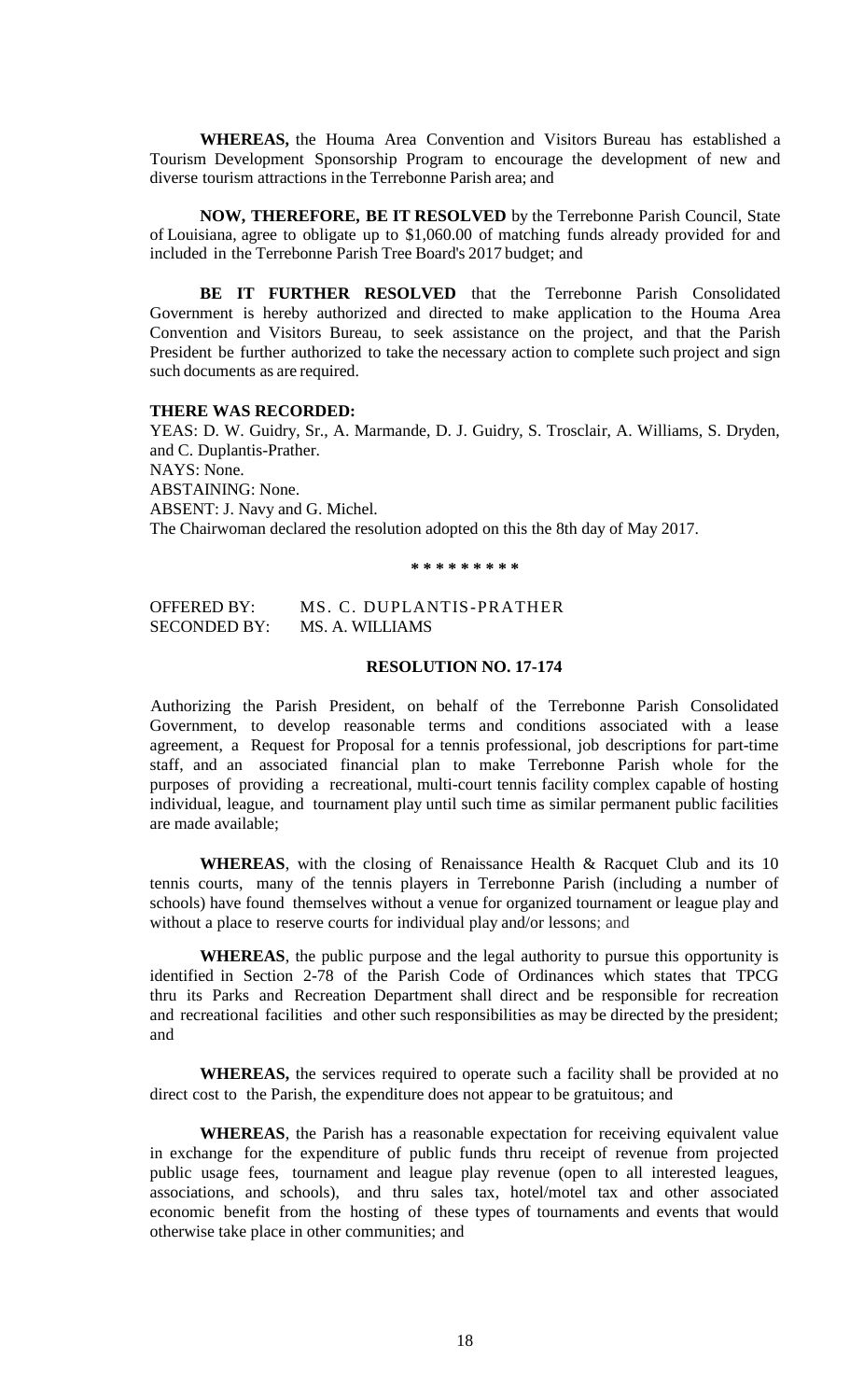**NOW, THEREFORE, BE IT RESOLVED** by the Terrebonne Parish Council, State of Louisiana, agree to authorize the Parish President to develop reasonable terms and conditions associated with a lease agreement, a Request for Proposal for a tennis professional, job descriptions for part-time staff, and an associated financial plan to make Terrebonne Parish whole for the purposes of providing a recreational, multi-court tennis facility complex capable of hosting individual, league, and tournament play until such time as similar permanent public facilities are made available and execute associated agreements.

## **THERE WAS RECORDED:**

YEAS: D. W. Guidry, Sr., A. Marmande, D. J. Guidry, S. Trosclair, A. Williams, S. Dryden, and C. Duplantis-Prather. NAYS: None. ABSTAINING: None. ABSENT: J. Navy and G. Michel. The Chairwoman declared the resolution adopted on this the 8th day of May 2017.

**\* \* \* \* \* \* \* \* \***

Ms. A. Williams moved, seconded by Ms. C. Duplantis-Prather, "THAT, there being no further business to come before the Community Development & Planning Committee, the meeting be adjourned."

The Chairman called for the vote on the motion offered by Ms. A. Williams. **THERE WAS RECORDED:**

YEAS: D. W. Guidry, Sr., A. Marmande, D. J. Guidry, S. Trosclair, A. Williams, S. Dryden and C. Duplantis-Prather. NAYS: None.

m.

ABSENT: J. Navy and G. Michel.

The Chairman declared the motion adopted and the meeting was adjourned at 5:52 p.

Steve Trosclair, Chairman

Tammy E. Triggs, Minute Clerk

Mr. S. Trosclair moved, seconded by Mr. A. Marmande, "THAT the Council accept and ratify the minutes of the Community Development and Planning meeting held on 05/08/17."

The Chairman called for a vote on the motion offered by Mr. S. Trosclair. **THERE WAS RECORDED:** YEAS: D. W. Guidry, Sr., A. Marmande, D. J. Guidry, S. Trosclair, J. Navy, A. Williams, G. Michel, S. Dryden, and C. Duplantis-Prather. NAYS: None. ABSENT: None.

The Chairman declared the motion adopted.

Ms. C. Duplantis-Prather moved, seconded by Mr. D. W. Guidry, Sr., "THAT the Council hold nominations open for two weeks for the one expired term on the Boat Launch Advisory Committee."

The Chairman called for a vote on the motion offered by Ms. C. Duplantis-Prather. **THERE WAS RECORDED:**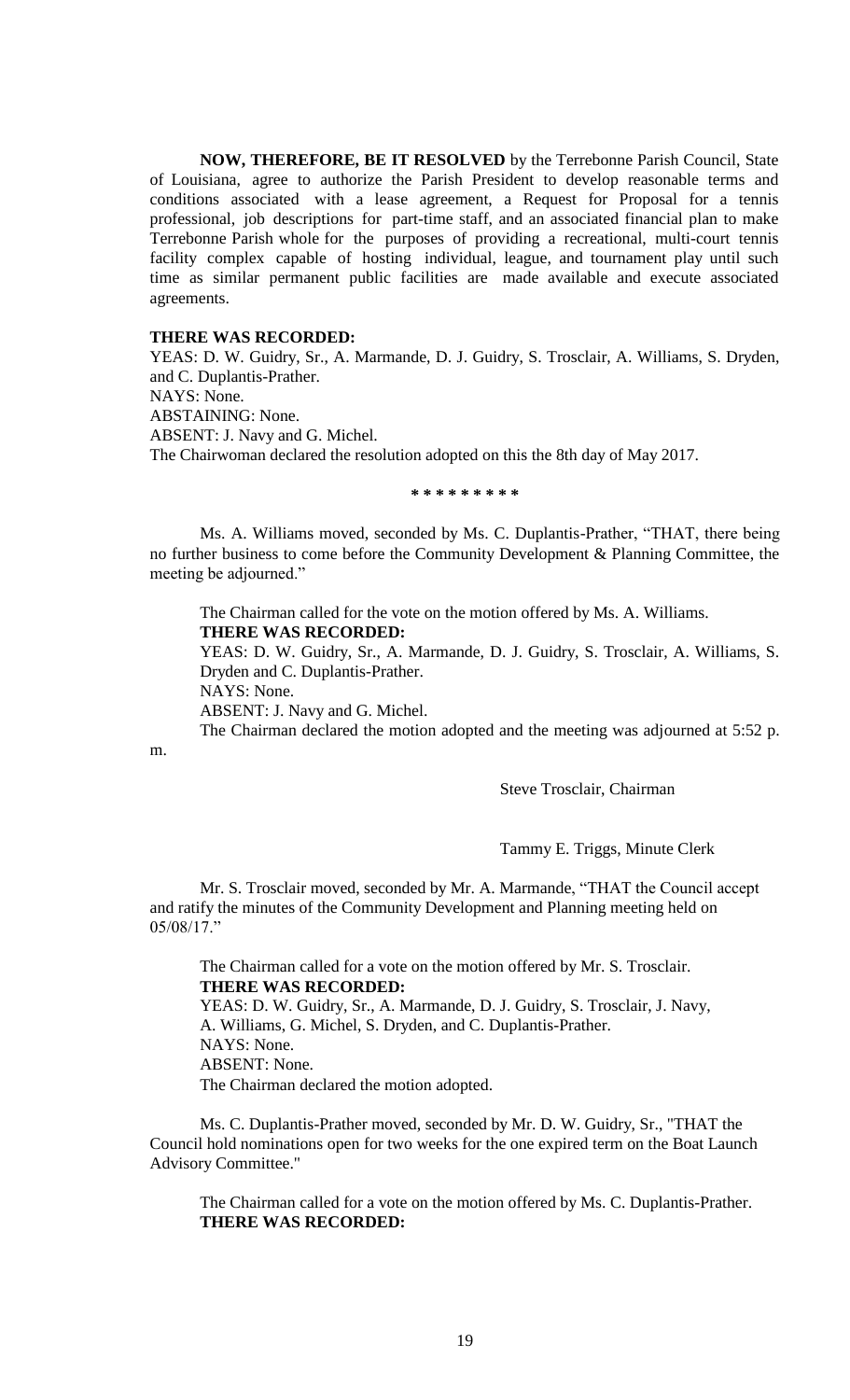YEAS: D. W. Guidry, Sr., A. Marmande, D. J. Guidry, S. Trosclair, J. Navy, A. Williams, G. Michel, S. Dryden, and C. Duplantis-Prather. NAYS: None. ABSENT: None. The Chairman declared the motion adopted.

Mr. D. W. Guidry, Sr. moved, seconded by Ms. C. Duplantis-Prather, "THAT the Council open nominations for the one expiring term on 05/31/17 on the Recreation District No. 2,3 Board and that a voice vote of the Council be taken to determine who will fill said Council appointment vacancy." \*\*(MOTION ADOPTED AFTER DISCUSSION)

Mr. G. Michel reported to the Council that Mr. Ralph Lirette was the longest tenured member of the Recreation 2,3 Board and asked for their support as they consider him for reappointment.

\*\*The Chairman called for a vote on the motion offered by Mr. D. W. Guidry, Sr. **THERE WAS RECORDED:** YEAS: D. W. Guidry, Sr., A. Marmande, D. J. Guidry, S. Trosclair, J. Navy, A. Williams, G. Michel, S. Dryden, and C. Duplantis-Prather. NAYS: None.

ABSENT: None. The Chairman declared the motion adopted.

Voting to appoint Mr. Ralph Lirette A. Marmande D. J. Guidry S. Trosclair G. Michel

Voting to appoint Dr. Mark Kinnard D. W. Guidry, Sr. A. Williams S. Dryden C. Duplantis-Prather

Voting to appoint Mr. Billy Juneau, Jr. J. Navy

Council Clerk K. Hampton announced the votes tallied for the one vacancy on the Recreation District No. 2,3 Board and they were recorded as follows: four (4) votes for Mr. Ralph Lirette, four (4) votes for Dr. Mark Kinnard, and one (1) vote for Mr. Billy Juneau, Jr.

The Chairman called for a second voice vote to be taken to decide between Mr. Ralph Lirette and Dr. Mark Kinnard for the one vacancy on the Recreation District No. 2,3 Board.

Voting to appoint Mr. Ralph Lirette: D. J. Guidry S. Trosclair G. Michel

Voting to appoint Dr. Mark Kinnard: D. W. Guidry, Sr. A. Marmande J. Navy A. Williams S. Dryden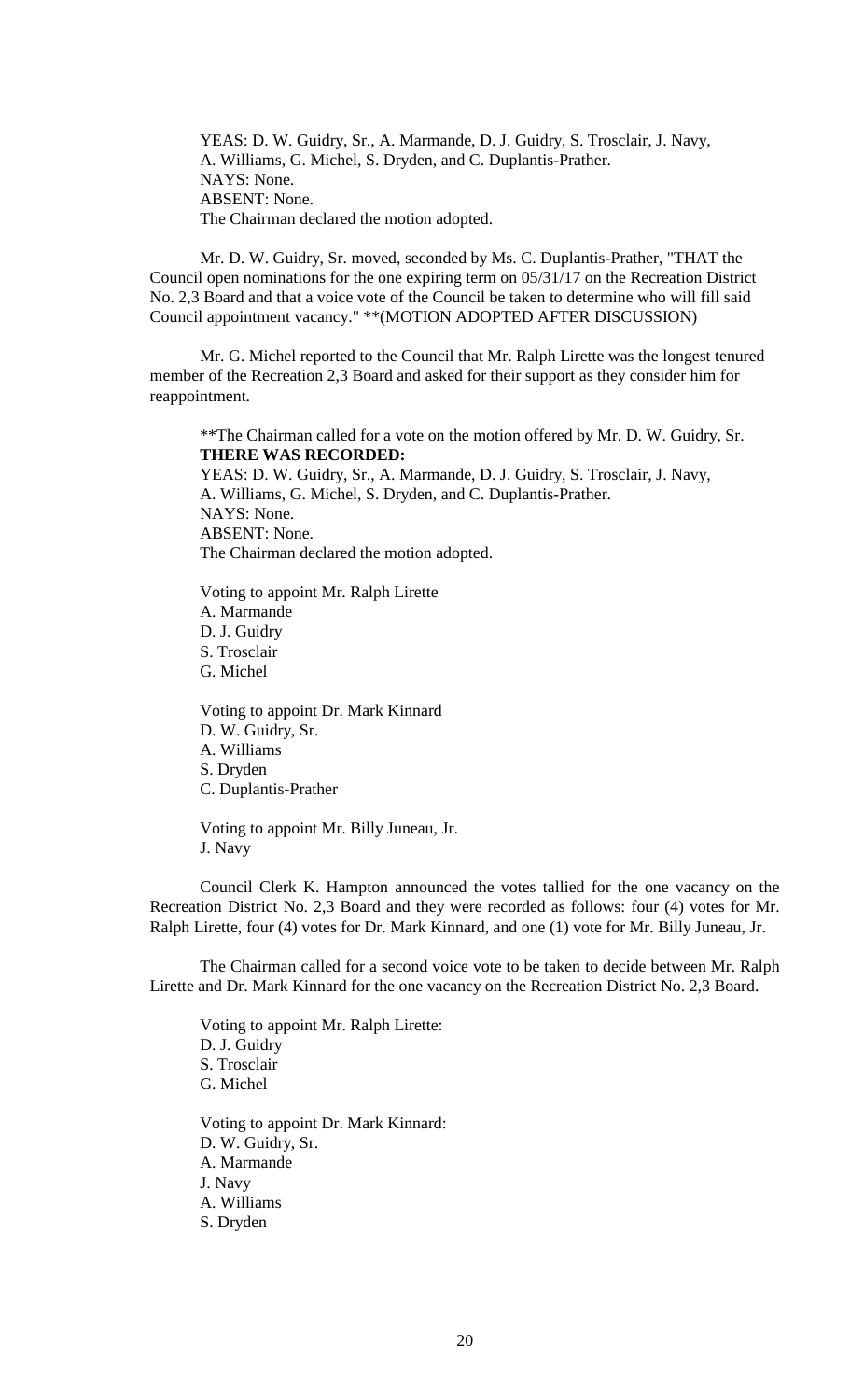C. Duplantis-Prather

Council Clerk K. Hampton announced the votes tallied for the one vacancy on the Recreation District No. 2,3 Board and they were recorded as follows: three (3) votes for Mr. Ralph Lirette and six (6) votes for Dr. Mark Kinnard.

The Chairman stated, "THAT as per the above voice vote, Dr. Mark Kinnard is appointed to serve for one term on the Recreation District No. 2,3 Board."

Ms. C. Duplantis-Prather moved, seconded by Ms. A. Williams, "THAT the Council open nominations for the three terms expiring on 05/31/17 for the Terrebonne ARC Board, close nominations, and re-appoint Ms. Donell Donaldson, Ms. Karen Chauvin and Ms. Marie Leblanc to serve another term on the aforementioned board."

The Chairman called for a vote on the motion offered by Ms. C. Duplantis-Prather. **THERE WAS RECORDED:**

YEAS: D. W. Guidry, Sr., A. Marmande, D. J. Guidry, S. Trosclair, J. Navy, A. Williams, G. Michel, S. Dryden, and C. Duplantis-Prather. NAYS: None. ABSENT: None. The Chairman declared the motion adopted.

Mr. S. Trosclair moved, seconded by Ms. C. Duplantis-Prather, "THAT, it now being 6:30 p.m., the Council open public hearings."

The Chairman called for a vote on the motion offered by Mr. S. Trosclair. **THERE WAS RECORDED:** YEAS: D. W. Guidry, Sr., A. Marmande, D. J. Guidry, S. Trosclair, J. Navy, A. Williams, G. Michel, S. Dryden, and C. Duplantis-Prather. NAYS: None. ABSENT: None. The Chairman declared the motion adopted.

The Chairman recognized the public for comments on the following:

A. A proposed ordinance that will amend the 2017 Adopted Operating Budget and 5- Year Capital Outlay Budget of the Terrebonne Parish Consolidated Government for the following items and to provide for related matters:

Flood Mitigation Assistance Program, \$422,326 Bayou Country Sports Sinking, -\$204,450 Bayou Chauvin / 40 Acre Sewer Relocation, \$30,000.

There were no comments from the public on the proposed ordinance.

Ms. A. Williams moved, seconded by Ms. C. Duplantis-Prather, "THAT the Council close the aforementioned public hearing."

The Chairman called for a vote on the motion offered by Ms. A. Williams. **THERE WAS RECORDED**: YEAS: D. W. Guidry, Sr., A. Marmande, D. J. Guidry, S. Trosclair, J. Navy, A. Williams, G. Michel, S. Dryden, and C. Duplantis-Prather. NAYS: None. ABSENT: None. The Chairman declared the motion adopted.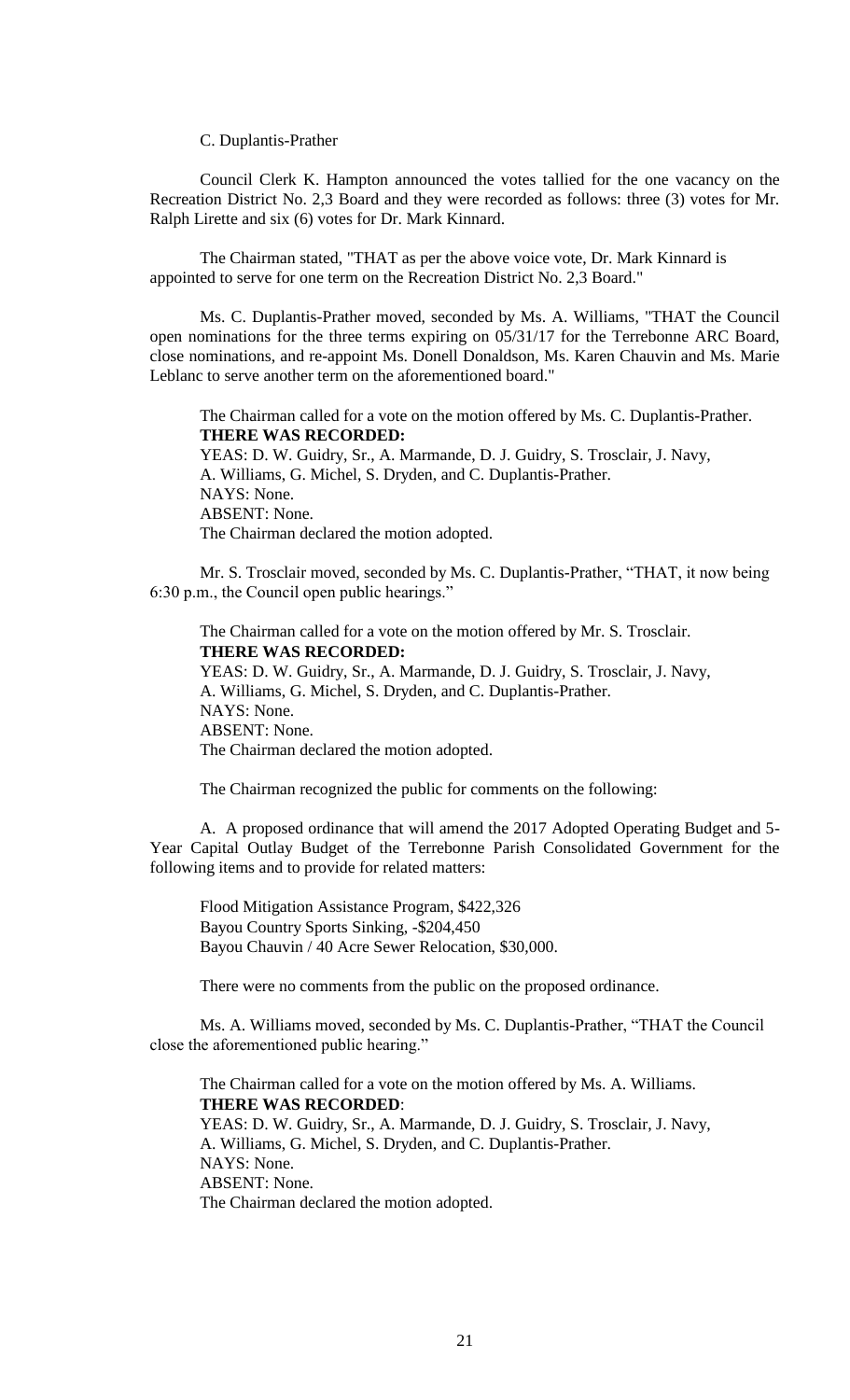#### **ORDINANCE NO. 8842**

AN ORDINANCE TO AMEND THE 2017 ADOPTED OPERATING BUDGET AND 5-YEAR CAPITAL OUTLAY BUDGET OF THE TERREBONNE PARISH CONSOLIDATED GOVERNMENT FOR THE FOLLOWING ITEMS AND TO PROVIDE FOR RELATED MATTERS.

- I. **Flood Mitigation Assistance Program, \$422,326**
- II. **Bayou Country Sports Sinking-\$204,450**
- III. **Bayou Chauvin/40 Acre Sewer Relocation, \$30,000**

#### **SECTION I**

**WHEREAS,** the Terrebonne Parish Consolidated Government applied for funding allocated as a result of the yearly Flood Mitigation Assistance (FMA) program through the Federal Emergency Management agency (FEMA) and the National Flood Insurance Program (NFIP), and

**WHEREAS**, by communication from the GOHSEP dated October 11, 2016, the Terrebonne Parish Consolidated Government has been notified that its application for federal assistance allocated to elevate repetitive loss structures, elevate repetitive loss structures and reconstruct structures was approved by FEMA September 19, 2016, and

**WHEREAS**, the approved funding under FMA-PJ-06-LA-2016-011 for the elevation of approximately two (2) flood damaged structures in the Parish is as follows:

| Federal Share (90%)    | \$380,093      |
|------------------------|----------------|
| Nonfederal Share (10%) | \$42,233       |
| TOTAL PROJECT AWARD:   | \$422,326, and |

**WHEREAS,** the structure owners have committed to provide the nonfederal share,

and

**WHEREAS,** the Governor's Office of Homeland Security and Emergency Preparedness (GOHSEP) is the grantee under this Flood Mitigation Assistance Program, and

**WHEREAS**, Terrebonne Parish Consolidated Government is a subgrantee.

**NOW, THEREFORE BE IT ORDAINED**, by the Terrebonne Parish Council, on behalf of the Terrebonne Parish Consolidated Government, that the 2017 Adopted Operating Budget be amended for the Flood Mitigation Assistance Program. (Attachment A)

# **SECTION II**

**WHEREAS,** the Bayou Sports Sinking Fund is recognized in the same fund as the Myrtle Grove Sewer assessment, and

**WHEREAS**, the Finance Department will transfer the activity of the Bayou Sports Sinking Fund to a different fund so that the activity for these two functions can be accounted for separately, and

**WHEREAS**, the total budget of the Bayou Sports Sinking Fund for 2017 is \$204,450.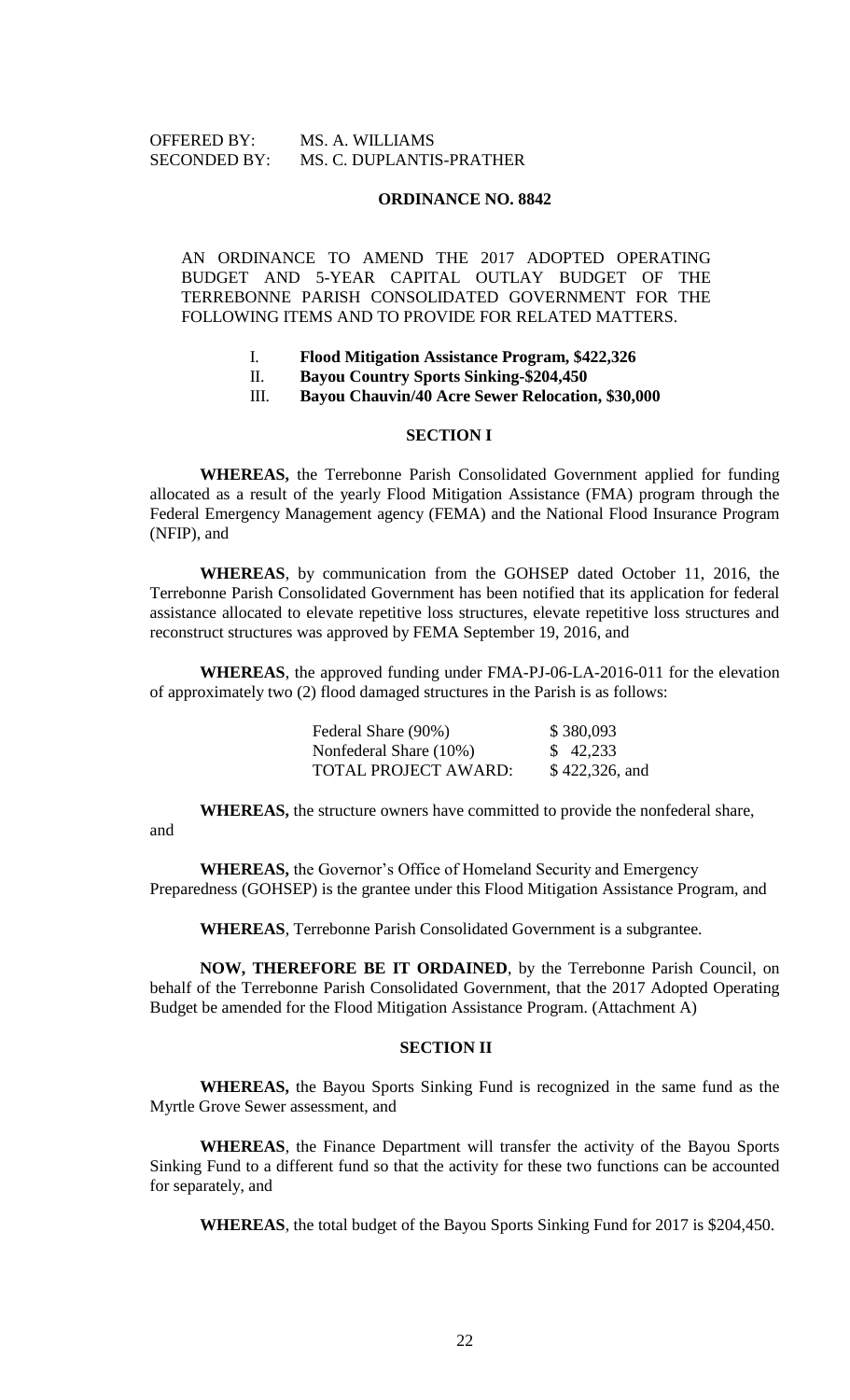**NOW, THEREFORE BE IT FURTHER ORDAINED,** by the Terrebonne Parish Council, on behalf of the Terrebonne Parish Consolidated Government, that the 2017 Adopted Operating Budget and the 5 Year Capital Outlay be amended to recognize the transferring of the Bayou Sports Sinking Fund to a separate fund. (Attachment B)

## **SECTION III**

**WHEREAS,** funding is needed for the Bayou Chauvin/40 Acre Sewer Relocation Project, and

**WHEREAS,** the funding source is from the Woodlawn Sewer Project in the Parishwide Sewerage Construction Fund for \$30,000.

**NOW, THEREFORE BE IT FURTHER ORDAINED**, by the Terrebonne Parish Council, on behalf of the Terrebonne Parish Consolidated Government, that the 2017 Adopted Operating Budget and 5-Year Capital Outlay Budget be amended to recognize the funding of the Bayou Chauvin/40 Acre Sewer Relocation Project. (Attachment C)

### **SECTION IV**

If any word, clause, phrase, section or other portion of this ordinance shall be declared null, void, invalid, illegal, or unconstitutional, the remaining words, clauses, phrases, sections and other portions of this ordinance shall remain in full force and effect, the provisions of this ordinance hereby being declared to be severable.

## **SECTION V**

This ordinance shall become effective upon approval by the Parish President or as otherwise provided in Section 2-13(b) of the Home Rule Charter for a Consolidated Government for Terrebonne Parish, whichever occurs sooner.

This ordinance, having been introduced and laid on the table for at least two weeks, was voted upon as follows:

#### **THERE WAS RECORDED:**

YEAS: D.W. Guidry, Sr., A. Marmande, D.J. Guidry, S. Trosclair, J. Navy, A. Williams, G. Michel, S. Dryden and C. Duplantis-Prather. NAYS: None. NOT VOTING: None. ABSTAINING: None. ABSENT: None. The Chairman declared the ordinance adopted on this, the 10th day May 2017.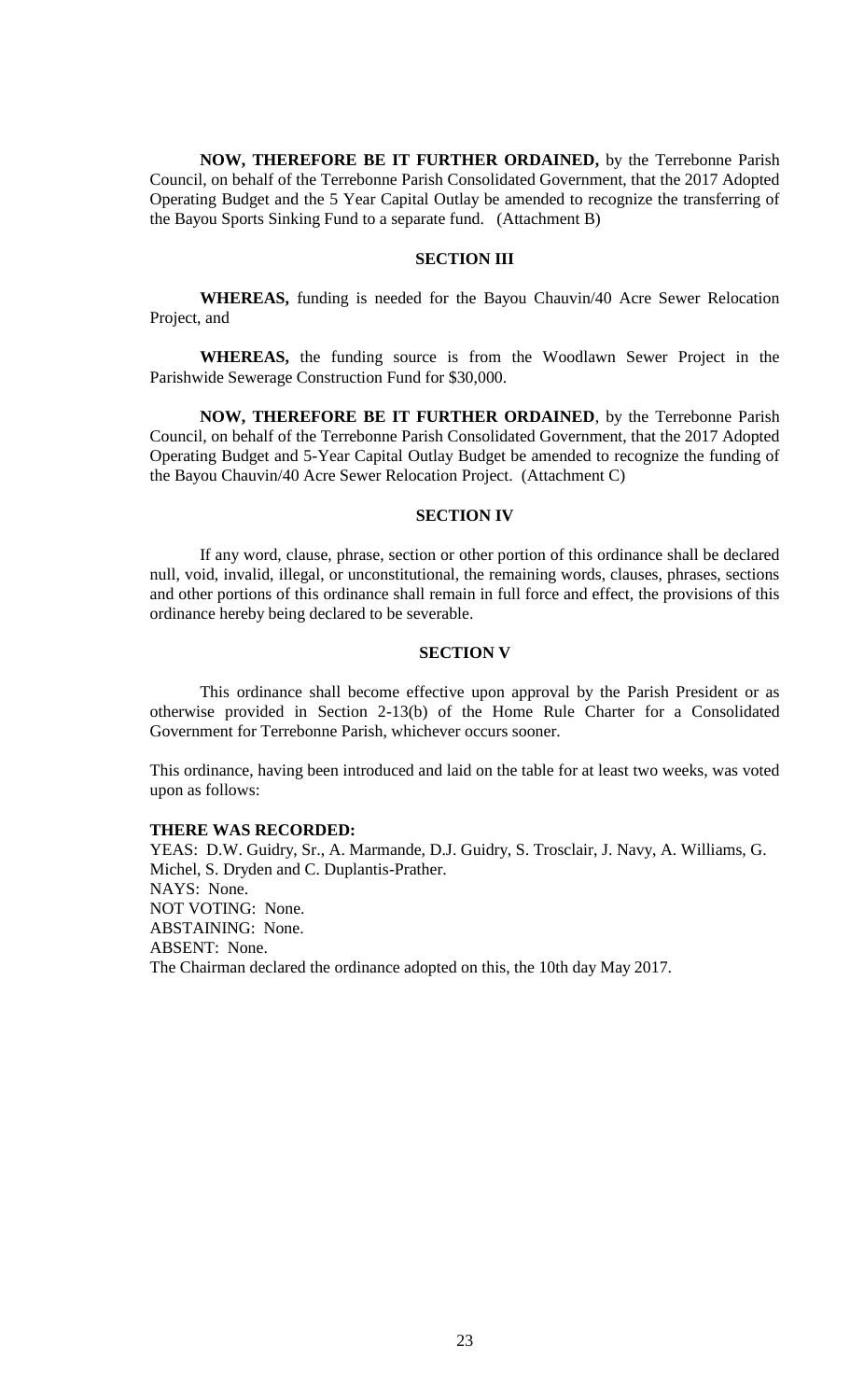# **ATTACHMENT A - Flood Mitigation Asst. Program**

|                             |                | 2017          |           |  |
|-----------------------------|----------------|---------------|-----------|--|
|                             | <b>Adopted</b> | <b>Change</b> | Amended   |  |
|                             |                |               |           |  |
| Fed FMA-PJ-LA-2016-11       |                | (380,093)     | (380,093) |  |
| Citizen Part FMA LA2016-011 |                | (42, 233)     | (42, 233) |  |
| FMA-PJ-LA-2016-11           |                | 422,326       | 422,326   |  |
|                             |                |               |           |  |

# **ATTACHMENT B - Bayou Sports Sinking**

|                                         | 2017           |               |            |
|-----------------------------------------|----------------|---------------|------------|
|                                         | <b>Adopted</b> | <b>Change</b> | Amended    |
|                                         |                |               |            |
| Transfer from Recr Dist 2/3             | (203, 700)     | 203,700       |            |
| <b>Agent Fees</b>                       | 750            | (750)         |            |
| <b>Principal Bonds</b>                  | 115,000        | (115,000)     |            |
| Interest Bonds                          | 88,700         | (88,700)      |            |
| Transfer to B Country Sports Sink       |                | 53,352        | 53,352     |
| Fund Balance (decrease)                 | N/A            | (52,602)      | N/A        |
| Transfer from Bayou Country Sports Park |                | (203,700)     | (203, 700) |
| <b>Agent Fees</b>                       |                | 750           | 750        |
| <b>Principal Bonds</b>                  |                | 115,000       | 115,000    |
| Interest Bonds                          |                | 88,700        | 88,700     |
| Transfer from Myrtle Grove              |                | (53,352)      | (53, 352)  |
| Fund Balance (increase)                 | N/A            | 52,602        | N/A        |
| Transfer to Myrtle Grove                | 203,700        | (203,700)     |            |
| Transfer to B Country Sports Sink       |                | 203,700       | 203,700    |

## **ATTACHMENT C - Bayou Chauvin/40 Acre Sewer Relocation**

|                                      | 2017           |               |         |
|--------------------------------------|----------------|---------------|---------|
|                                      | <b>Adopted</b> | <b>Change</b> | Amended |
|                                      |                |               |         |
| Woodlawn Sewer                       | 61,538         | (30,000)      | 31,538  |
| Bayou Chauvin/40 Acre Sew Relocation | 301,592        | 30,000        | 331,592 |

Mr. G. Michel moved, seconded by Ms. A. Williams, "THAT the Council continue with the regular order of business."

The Chairman called for a vote on the motion offered by Mr. G. Michel. **THERE WAS RECORDED:** YEAS: D. W. Guidry, Sr., A. Marmande, D. J. Guidry, S. Trosclair, J. Navy, A. Williams, G. Michel, S. Dryden, and C. Duplantis-Prather. NAYS: None. ABSENT: None. The Chairman declared the motion adopted.

The Chairman announced that there was one vacancy on the Recreation District No. 1 Board due to a resignation and that there was one expiring term on 6/8/2017 on the Recreation District No. 9 Board.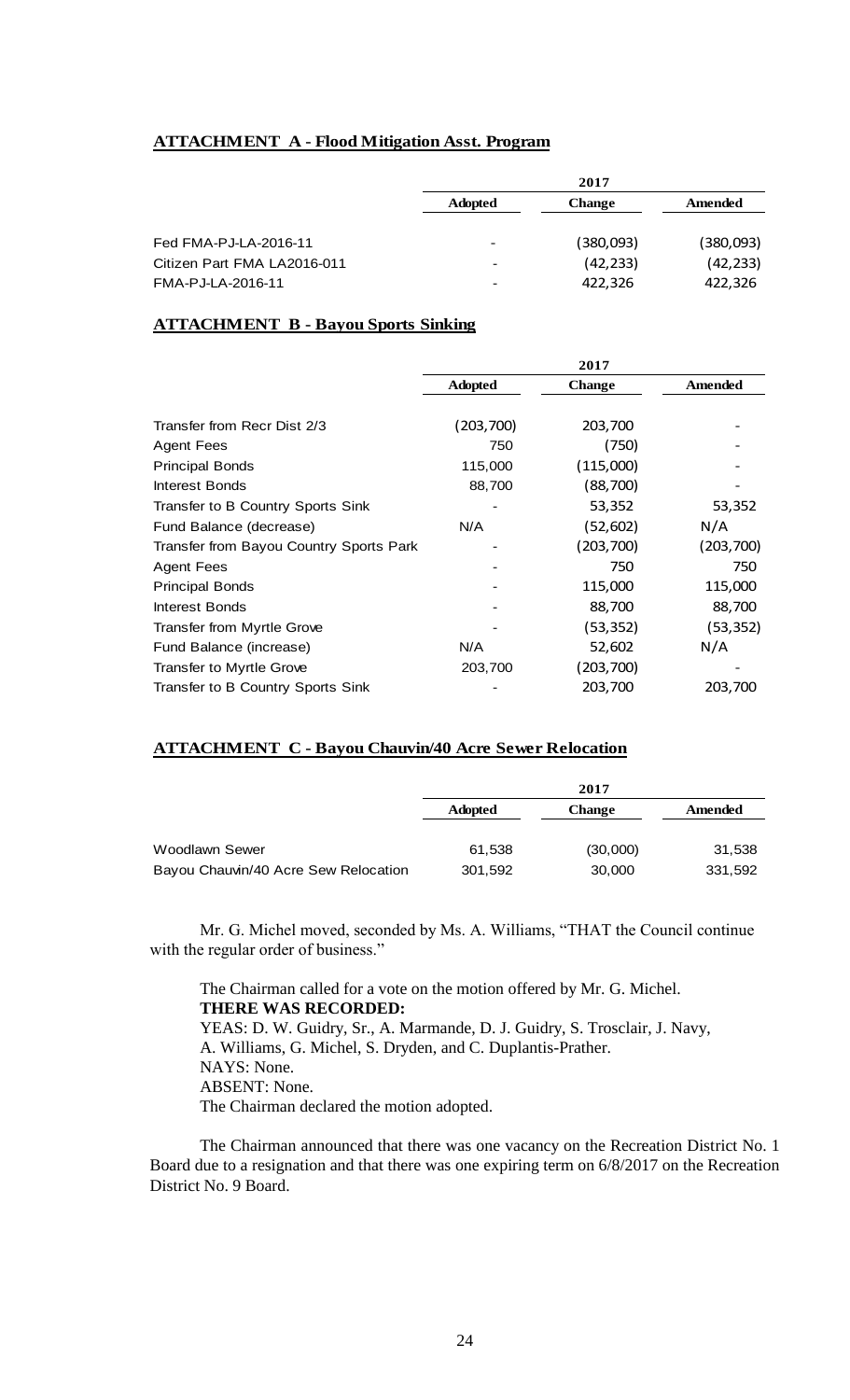Councilman G. Michel addressed the Council in relation to discussion and possible action regarding a vendor of the Council on Aging asking for donations from Council on Aging clients.

Mr. Stanwood Duval, Attorney for the Terrebonne Council on Aging, explained that federal law requires that The Medical Team as service providers for the Terrebonne Council on Aging provide an opportunity for clients to donate back to The Medical Team, citing the state and federal statutes that established the mandate.

Ms. Diana Edmondson, Terrebonne Council on Aging Director, further explained that the solicitations for donations were not to be considered as badgering, that the clients who received the solicitations could donate as they wish or ignore it without any impact. She also clarified that any money received via said donation would, by the same laws, go back to the service provider.

Mr. Stanwood Duval further explained that specifically due to the Terrebonne Council on Aging's receiving funding from the Older Persons Act, they must mandate that The Medical Team solicit donations from their clients. Upon request, he also clarified that this was not the first time the clients have received such a solicitation and that this was the same process being utilized in other parishes as well.

Mr. D. W. Guidry, Sr. voiced concern with the donations themselves not being properly recorded through the Terrebonne Council on Aging and a potential lack of oversight on ensuring the donations received were being distributed to the service providers.

Ms. Diana Edmondson agreed that changes could be made to provide more oversight on received donations and that she would discuss such changes with her board members and the Office of Elderly Affairs.

Upon request, Mr. Jules Hebert, Parish Attorney, noted that the Council would have no power to change the policy as the Terrebonne Council on Aging is an independent organization, and he clarified that the donations would be for the service providers providing additional services above and beyond those being compensated for through insurance coverage. He also verified that the policy was mandated by federal law originally established in 1988.

Several Council Members thanked Mr. Duval and Ms. Edmondson for their time in appearing to clarify the situation.

Ms. C. Duplantis-Prather commended the local Marine Corps League for their giving back to their community during some local events and encouraged those who would be able to join the League. Those wishing to join the League can contact Tim Neal at (985) 232-3851. She also announced that the Animal Shelter would be having a special "May Day" adoption drive where cats would be available for adoption for \$15.00. She also encouraged the public to help control the pet population by having their pets spayed and neutered, and she noted that the Animal Shelter has received a grant from Petco to provide such services free for pets and feral animals.

Mr. A. Marmande spoke to the Council concerning recent flooding, especially in Bayou Dularge and Bayou Dulac, and asked that the Council, Parish Administration, and the Levee District monitor floodgates and ensure that pump stations were properly maintained as the hurricane season would begin in a few weeks.

Mr. D. W. Guidry, Sr. announced the Terrebonne Foundation for Academic Excellence 5K Run and Food Fest to be held this Saturday, May 13, 2017 in downtown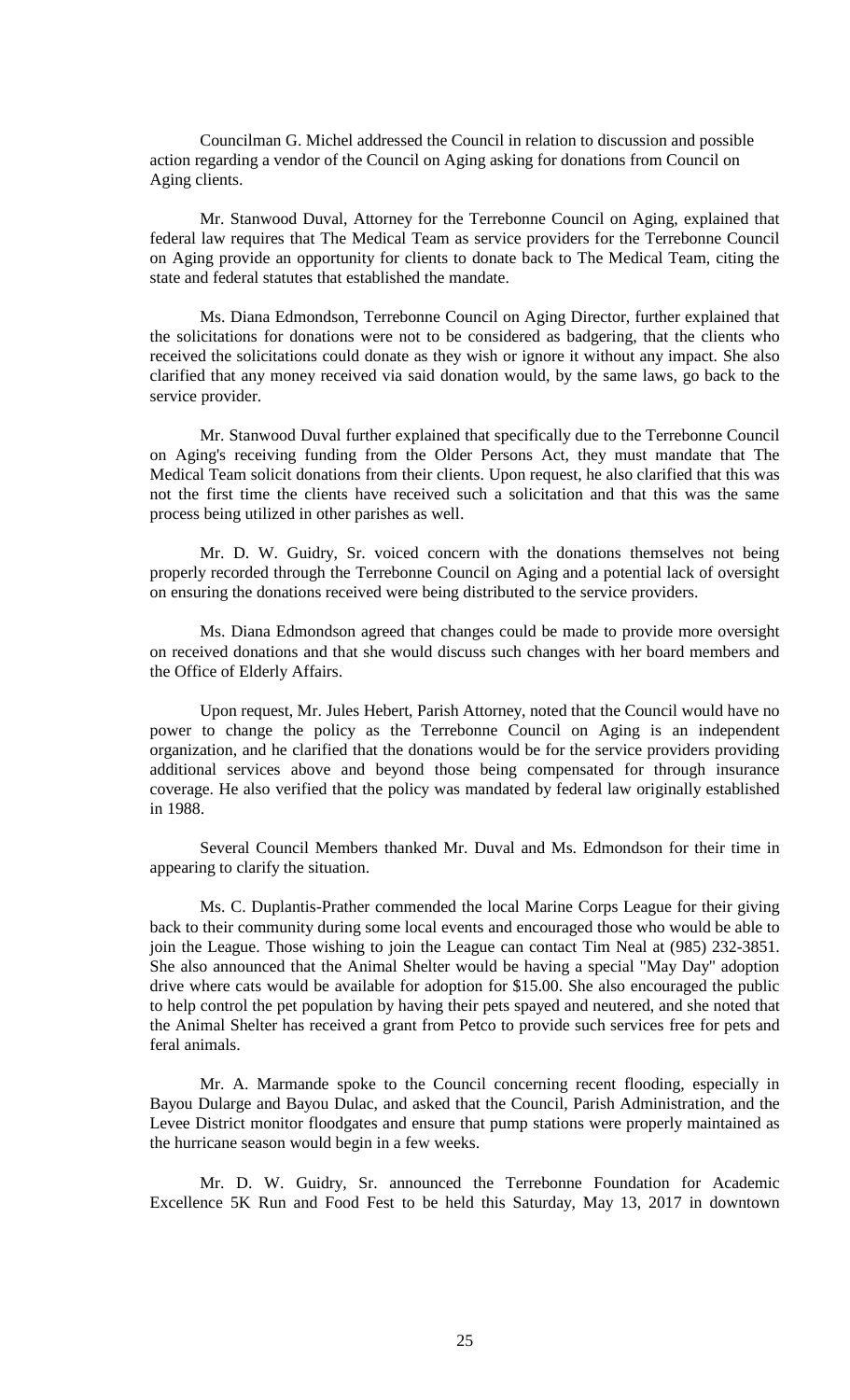Houma. Ms. Duplantis-Prather clarified that registration starting at 4:00, 5:00 would begin the kids' portion of the run, and that the adults' portion would begin at 6:00.

The Chairman also asked that the Council and Parish Administration work together with the Corps of Engineers and the Levee Board to create a better plan for floodgate closures to protect the bayou communities. He then commended the Drainage Department for a job well done in minimizing the effects of the recent flooding. He also encouraged the public to begin taking preventative measures in preparation for the coming hurricane season, such as clearing away debris from their yards and street drains along with establishing emergency plans and creating emergency readiness kits. He also offered that plans would be provided in an emergency for transportation for both the public and their pets.

Ms. C. Duplantis-Prather also wished to commend the community for the large turnout of competitors for a crawfish boil contest in support of a local cancer patient.

President G. Dove noted that he has been in discussion with Reggie Dupre and Tony Alford with the Levee Board about how shutting some of the smaller floodgates could prevent flooding. He also gave an update on the progress of Bayou Gardens Road and Thompson Road and noted that the two roads should see work completed within the next few weeks. He also noted that the Emergency Operations Center should be finished soon as well.

The Chairman announced that a Public Meeting will be held on Wednesday, June 14, 2017 at the Government Tower Bldg., 2nd Floor Council Meeting Room, and at this meeting the Council will be adopting 2017 millage rates for Terrebonne Parish Consolidated Government for Road Lighting Districts No. 3A and No. 7. It was also clarified that the meeting would be held at 6:30 p.m.

Mr. S. Trosclair moved, seconded by Ms. C. Duplantis-Prather, "THAT, the Council, pursuant to LA R.S. 42:16-17, the Terrebonne Parish Council may, upon 2/3 affirmative vote, convene into Executive Session at 6:55 p.m. and that the Council, Parish President, Parish Manager, Parish Attorney, and Assistant Parish Attorney be invited into the session in order to discuss the following lawsuit:"

UNITED STATES DISTRICT COURT EASTERN DISTRICT OF LOUISIANA WAYNE ANDERSON, ET AL \*CIVIL ACTION VERSUS \*NO. 2:16-CV-13733 JERRY LARPENTER, ET AL \*JUDGE: LANCE M. AFRICK \*\*\*\*\*\*\*\*\*\*\*\*\*\*\*\*\*\*\*\*\*\*\*\*\* \*MAG. JUDGE: JANIS van

MEERVELD

The Chairman called for a vote on the motion offered by Mr. S. Trosclair. **THERE WAS RECORDED:**

YEAS: D. W. Guidry, Sr., A. Marmande, D. J. Guidry, S. Trosclair, A. Williams, G. Michel, S. Dryden, and C. Duplantis-Prather. NAYS: None. ABSENT: J. Navy. The Chairman declared the motion adopted.

Ms. A. Williams moved, seconded by Ms. C. Duplantis-Prather, "THAT the Council convene back into Regular Session and resume the regular order of business, as per written agenda, at 7:21 p.m."

The Chairman called for a vote on the motion offered by Ms. A. Williams. **THERE WAS RECORDED:** YEAS: D. W. Guidry, Sr., A. Marmande, D. J. Guidry, S. Trosclair, J. Navy,